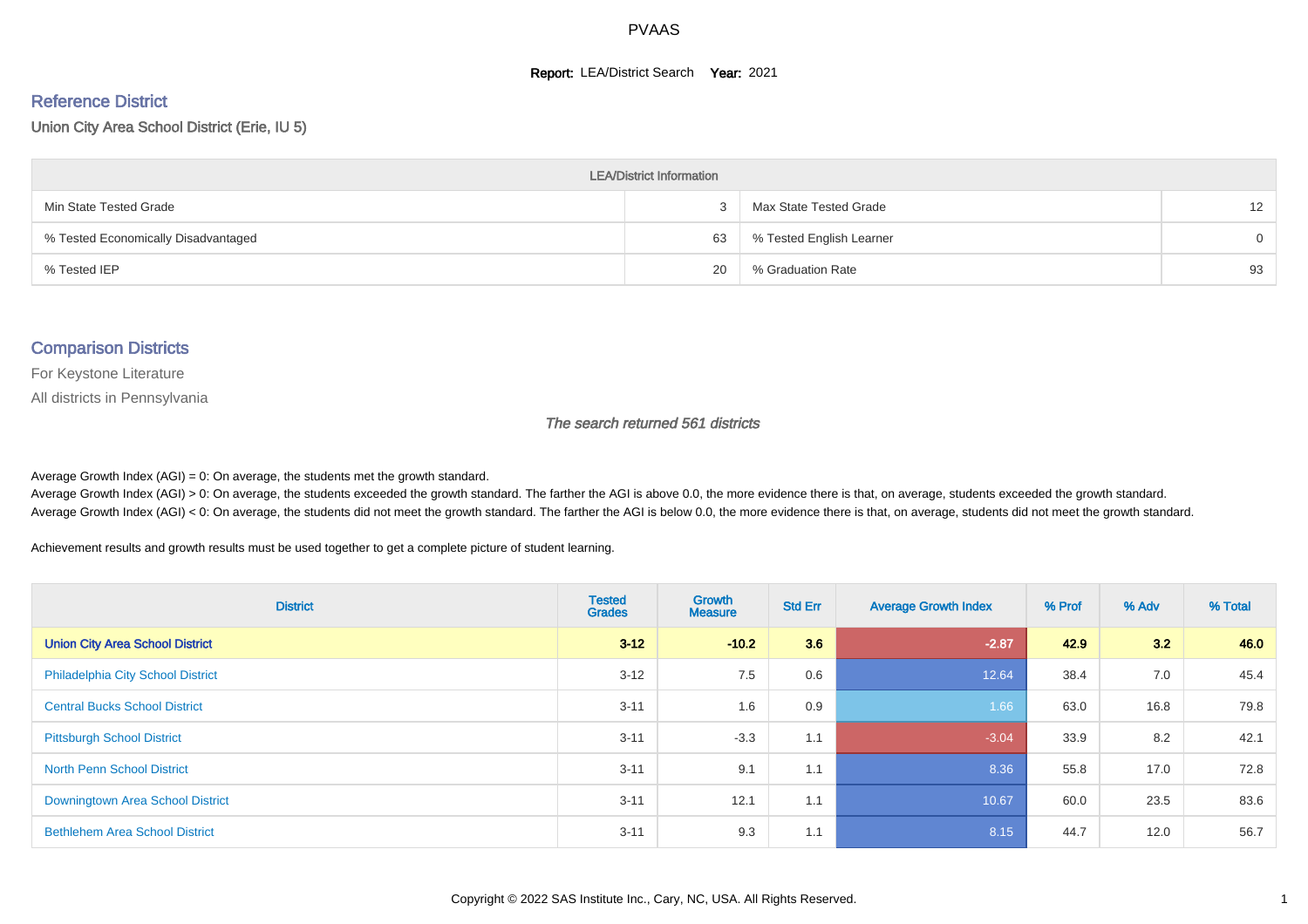| <b>District</b>                           | <b>Tested</b><br><b>Grades</b> | <b>Growth</b><br><b>Measure</b> | <b>Std Err</b> | <b>Average Growth Index</b> | % Prof | % Adv | % Total |
|-------------------------------------------|--------------------------------|---------------------------------|----------------|-----------------------------|--------|-------|---------|
| <b>Union City Area School District</b>    | $3 - 12$                       | $-10.2$                         | 3.6            | $-2.87$                     | 42.9   | 3.2   | 46.0    |
| <b>Council Rock School District</b>       | $3 - 11$                       | 8.9                             | $1.2\,$        | 7.65                        | 62.8   | 16.6  | 79.4    |
| <b>West Chester Area School District</b>  | $3 - 11$                       | 12.6                            | 1.2            | 10.38                       | 66.8   | 20.2  | 87.0    |
| <b>Parkland School District</b>           | $3 - 11$                       | 5.3                             | 1.2            | 4.30                        | 58.0   | 22.3  | 80.4    |
| <b>Cumberland Valley School District</b>  | $3 - 12$                       | 18.5                            | 1.3            | 14.64                       | 60.7   | 23.4  | 84.1    |
| <b>East Penn School District</b>          | $3 - 11$                       | 4.1                             | 1.3            | 3.27                        | 55.8   | 11.5  | 67.3    |
| <b>Lower Merion School District</b>       | $3 - 11$                       | 19.0                            | 1.3            | 14.93                       | 55.6   | 29.9  | 85.5    |
| North Allegheny School District           | $3 - 11$                       | 17.4                            | 1.3            | 13.52                       | 59.5   | 28.1  | 87.6    |
| <b>Central Dauphin School District</b>    | $3 - 11$                       | 4.4                             | 1.3            | 3.32                        | 53.3   | 7.4   | 60.7    |
| <b>Chambersburg Area School District</b>  | $3 - 11$                       | $-9.5$                          | 1.3            | $-7.20$                     | 42.7   | 8.6   | 51.4    |
| <b>Neshaminy School District</b>          | $3 - 11$                       | 4.0                             | 1.3            | 3.02                        | 58.7   | 9.5   | 68.2    |
| <b>Spring-Ford Area School District</b>   | $3 - 11$                       | 6.0                             | 1.3            | 4.46                        | 60.8   | 16.5  | 77.4    |
| <b>Allentown City School District</b>     | $3 - 12$                       | 5.3                             | 1.4            | 3.88                        | 25.3   | 2.7   | 28.0    |
| <b>Reading School District</b>            | $3 - 11$                       | 10.1                            | 1.4            | 7.25                        | 24.7   | 2.4   | 27.2    |
| <b>West Shore School District</b>         | $3 - 12$                       | 5.0                             | 1.4            | 3.59                        | 54.2   | 9.4   | 63.6    |
| <b>Seneca Valley School District</b>      | $3 - 11$                       | $-1.4$                          | 1.4            | $-0.99$                     | 57.2   | 11.4  | 68.6    |
| <b>Hazleton Area School District</b>      | $3 - 11$                       | 9.6                             | 1.4            | 6.77                        | 45.0   | 7.8   | 52.9    |
| <b>Easton Area School District</b>        | $3 - 12$                       | $-4.1$                          | 1.4            | $-2.91$                     | 39.9   | 4.0   | 43.9    |
| <b>Hempfield School District</b>          | $3 - 11$                       | 0.1                             | 1.4            | 0.08                        | 58.2   | 9.9   | 68.2    |
| <b>State College Area School District</b> | $3 - 11$                       | 20.5                            | 1.4            | 14.33                       | 58.0   | 25.9  | 84.0    |
| <b>Pennridge School District</b>          | $3 - 10$                       | $-16.8$                         | 1.4            | $-11.59$                    | 46.8   | 8.0   | 54.9    |
| <b>Lancaster School District</b>          | $3 - 12$                       | $-15.8$                         | 1.5            | $-10.90$                    | 14.6   | 2.3   | 16.9    |
| Mt Lebanon School District                | $3 - 11$                       | $-1.0$                          | 1.5            | $-0.70$                     | 61.9   | 24.0  | 85.9    |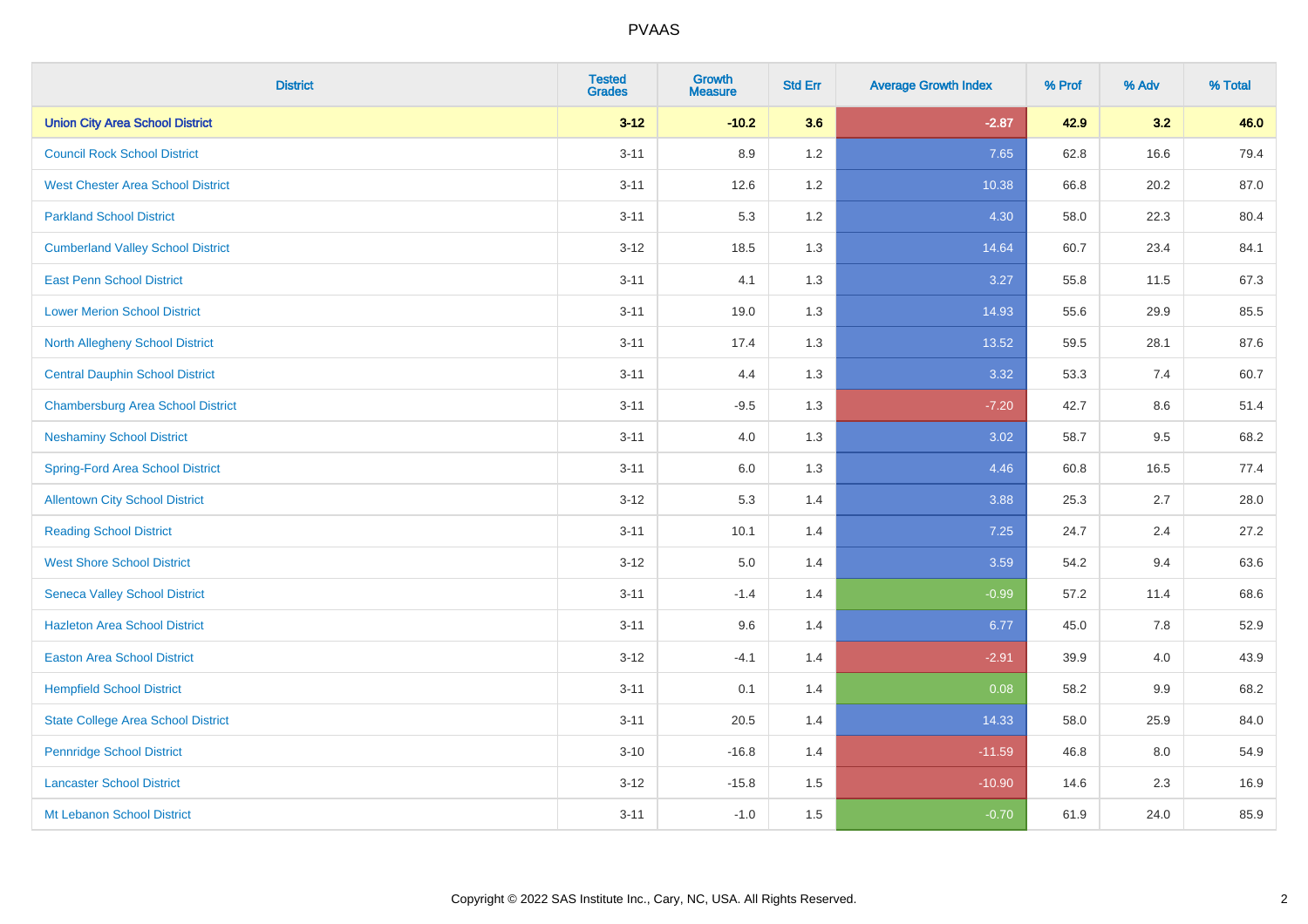| <b>District</b>                           | <b>Tested</b><br><b>Grades</b> | <b>Growth</b><br><b>Measure</b> | <b>Std Err</b> | <b>Average Growth Index</b> | % Prof | % Adv | % Total |
|-------------------------------------------|--------------------------------|---------------------------------|----------------|-----------------------------|--------|-------|---------|
| <b>Union City Area School District</b>    | $3 - 12$                       | $-10.2$                         | 3.6            | $-2.87$                     | 42.9   | 3.2   | 46.0    |
| Pocono Mountain School District           | $3 - 12$                       | 6.8                             | 1.5            | 4.62                        | 45.8   | 5.0   | 50.7    |
| <b>Pennsbury School District</b>          | $3 - 11$                       | 11.7                            | 1.5            | 7.90                        | 60.1   | 21.3  | 81.3    |
| <b>Boyertown Area School District</b>     | $3 - 11$                       | $-4.7$                          | 1.5            | $-3.17$                     | 55.2   | 11.3  | 66.5    |
| <b>Wilson School District</b>             | $3 - 12$                       | 8.8                             | 1.5            | 5.96                        | 52.6   | 14.6  | 67.2    |
| <b>Upper Darby School District</b>        | $3-12$                         | 6.9                             | 1.5            | 4.62                        | 45.0   | 6.7   | 51.7    |
| <b>Souderton Area School District</b>     | $3 - 11$                       | 12.4                            | 1.5            | 8.28                        | 61.7   | 15.2  | 76.9    |
| <b>Millcreek Township School District</b> | $3 - 11$                       | 3.1                             | 1.5            | 2.06                        | 55.6   | 14.2  | 69.7    |
| <b>Haverford Township School District</b> | $3 - 11$                       | 8.0                             | 1.5            | 5.27                        | 53.0   | 25.5  | 78.6    |
| <b>Dallastown Area School District</b>    | $3 - 11$                       | 13.5                            | 1.5            | 8.84                        | 56.0   | 17.9  | 73.8    |
| Pennsylvania Cyber Charter School         | $3 - 11$                       | 11.6                            | 1.5            | 7.54                        | 46.3   | 5.0   | 51.3    |
| <b>Butler Area School District</b>        | $3 - 11$                       | $-6.5$                          | 1.5            | $-4.26$                     | 42.5   | 9.4   | 51.9    |
| <b>Erie City School District</b>          | $3 - 12$                       | $-14.5$                         | 1.6            | $-9.26$                     | 25.4   | 3.0   | 28.4    |
| East Stroudsburg Area School District     | $3 - 11$                       | 0.1                             | 1.6            | 0.05                        | 45.8   | 7.8   | 53.6    |
| <b>Hempfield Area School District</b>     | $3-12$                         | 4.6                             | 1.6            | 2.86                        | 53.5   | 20.1  | 73.6    |
| <b>Perkiomen Valley School District</b>   | $3 - 11$                       | $-3.5$                          | 1.6            | $-2.18$                     | 53.8   | 13.4  | 67.2    |
| Northampton Area School District          | $3 - 11$                       | 4.0                             | 1.6            | 2.51                        | 52.3   | 10.8  | 63.1    |
| <b>Norristown Area School District</b>    | $3-12$                         | $-12.8$                         | 1.6            | $-7.98$                     | 23.5   | 2.3   | 25.7    |
| <b>Avon Grove School District</b>         | $3 - 10$                       | 10.0                            | 1.6            | 6.26                        | 56.3   | 18.6  | 74.9    |
| <b>Manheim Township School District</b>   | $3-12$                         | $-0.9$                          | 1.6            | $-0.58$                     | 53.2   | 15.5  | 68.7    |
| <b>Owen J Roberts School District</b>     | $3 - 11$                       | $-12.3$                         | 1.6            | $-7.61$                     | 57.0   | 11.9  | 69.0    |
| <b>Penn Manor School District</b>         | $3 - 11$                       | $-0.4$                          | 1.6            | $-0.25$                     | 51.9   | 12.6  | 64.5    |
| <b>Canon-Mcmillan School District</b>     | $3 - 11$                       | $-0.8$                          | 1.6            | $-0.50$                     | 58.7   | 15.9  | 74.6    |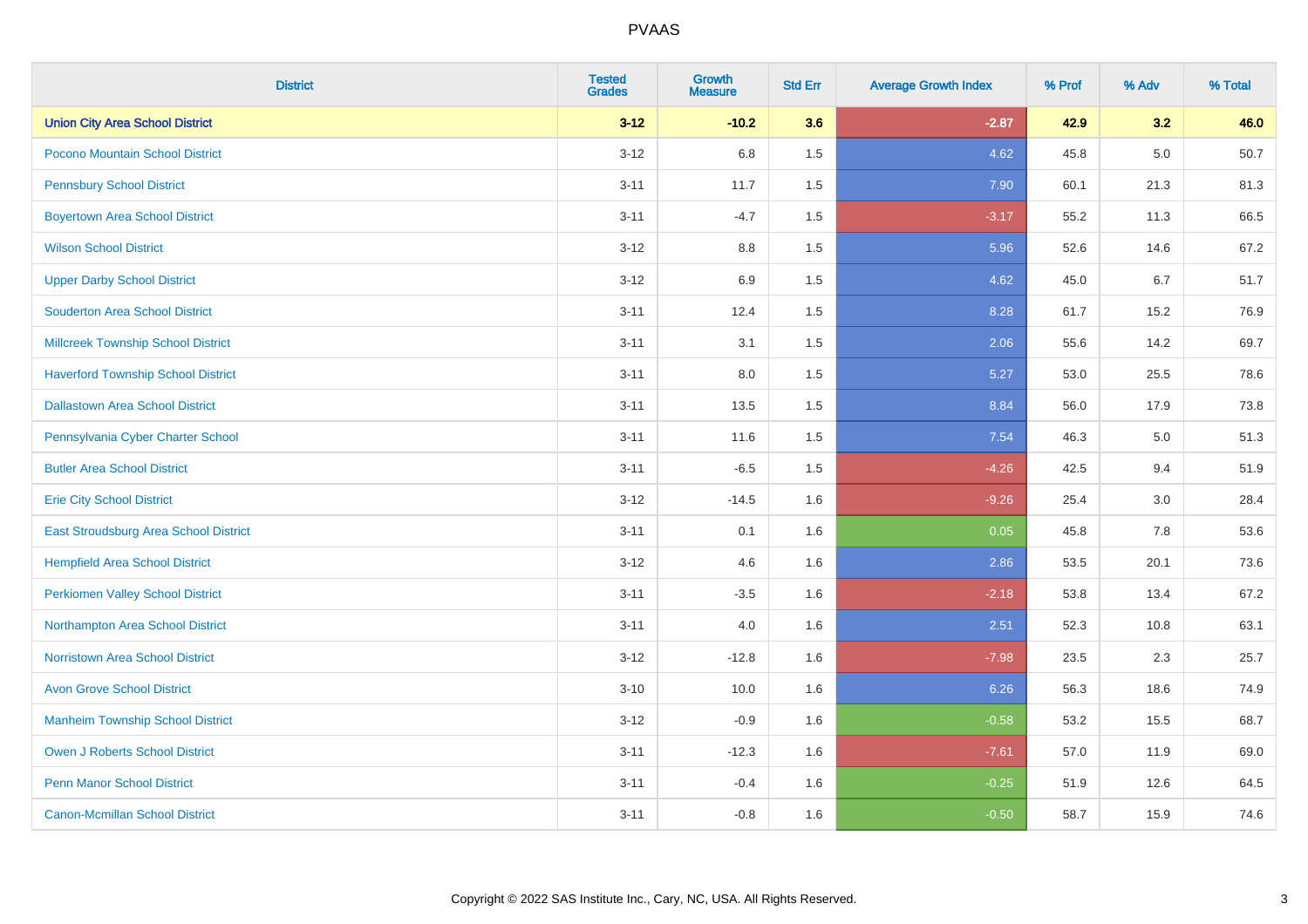| <b>District</b>                             | <b>Tested</b><br><b>Grades</b> | <b>Growth</b><br><b>Measure</b> | <b>Std Err</b> | <b>Average Growth Index</b> | % Prof | % Adv   | % Total |
|---------------------------------------------|--------------------------------|---------------------------------|----------------|-----------------------------|--------|---------|---------|
| <b>Union City Area School District</b>      | $3 - 12$                       | $-10.2$                         | 3.6            | $-2.87$                     | 42.9   | 3.2     | 46.0    |
| <b>Bensalem Township School District</b>    | $3 - 11$                       | 1.6                             | 1.6            | 0.98                        | 38.8   | 8.3     | 47.1    |
| Altoona Area School District                | $3 - 12$                       | 3.3                             | 1.6            | 1.99                        | 47.7   | 8.2     | 55.9    |
| <b>Quakertown Community School District</b> | $3 - 12$                       | $-4.4$                          | 1.6            | $-2.70$                     | 56.5   | 10.0    | 66.6    |
| <b>Cornwall-Lebanon School District</b>     | $3 - 11$                       | 8.3                             | 1.6            | 5.08                        | 47.2   | 8.4     | 55.6    |
| <b>Ridley School District</b>               | $3 - 12$                       | 10.0                            | 1.6            | 6.10                        | 45.6   | 8.2     | 53.8    |
| <b>Mifflin County School District</b>       | $3 - 11$                       | 9.1                             | 1.7            | 5.49                        | 47.1   | 6.7     | 53.8    |
| <b>Nazareth Area School District</b>        | $3 - 11$                       | $-4.7$                          | 1.7            | $-2.82$                     | 59.2   | 9.9     | 69.0    |
| <b>Garnet Valley School District</b>        | $3 - 10$                       | 10.9                            | 1.7            | 6.53                        | 67.1   | 19.0    | 86.1    |
| <b>Centennial School District</b>           | $3 - 10$                       | 7.1                             | 1.7            | 4.29                        | 50.1   | 8.7     | 58.9    |
| <b>Coatesville Area School District</b>     | $3 - 11$                       | $-4.4$                          | 1.7            | $-2.62$                     | 36.3   | 4.2     | 40.5    |
| <b>Penn-Trafford School District</b>        | $3 - 11$                       | 13.4                            | 1.7            | 7.87                        | 62.3   | 21.9    | 84.2    |
| <b>Armstrong School District</b>            | $3 - 11$                       | 2.6                             | 1.7            | 1.53                        | 51.5   | 6.1     | 57.6    |
| <b>Colonial School District</b>             | $3 - 11$                       | 14.0                            | 1.7            | 8.21                        | 60.2   | 19.6    | 79.8    |
| <b>Central York School District</b>         | $3 - 12$                       | 12.3                            | 1.7            | 7.20                        | 55.5   | 11.5    | 67.0    |
| York Co School Of Technology                | $9 - 12$                       | $-3.8$                          | 1.7            | $-2.22$                     | 39.1   | 5.6     | 44.7    |
| Hatboro-Horsham School District             | $3 - 11$                       | $-12.8$                         | 1.7            | $-7.47$                     | 45.6   | $7.2\,$ | 52.8    |
| <b>Methacton School District</b>            | $3 - 11$                       | 2.5                             | 1.7            | 1.43                        | 62.5   | 16.4    | 79.0    |
| <b>Springfield School District</b>          | $3 - 11$                       | 13.8                            | 1.7            | 7.99                        | 60.9   | 21.5    | 82.4    |
| <b>Norwin School District</b>               | $3 - 11$                       | 18.0                            | 1.7            | 10.37                       | 58.5   | 27.0    | 85.4    |
| <b>Upper Saint Clair School District</b>    | $3 - 11$                       | 18.5                            | 1.7            | 10.65                       | 61.8   | 30.1    | 91.9    |
| <b>Governor Mifflin School District</b>     | $3 - 11$                       | 4.1                             | 1.8            | 2.33                        | 42.5   | 7.2     | 49.7    |
| <b>Bethel Park School District</b>          | $3 - 11$                       | 5.6                             | 1.8            | 3.18                        | 65.3   | 18.6    | 83.9    |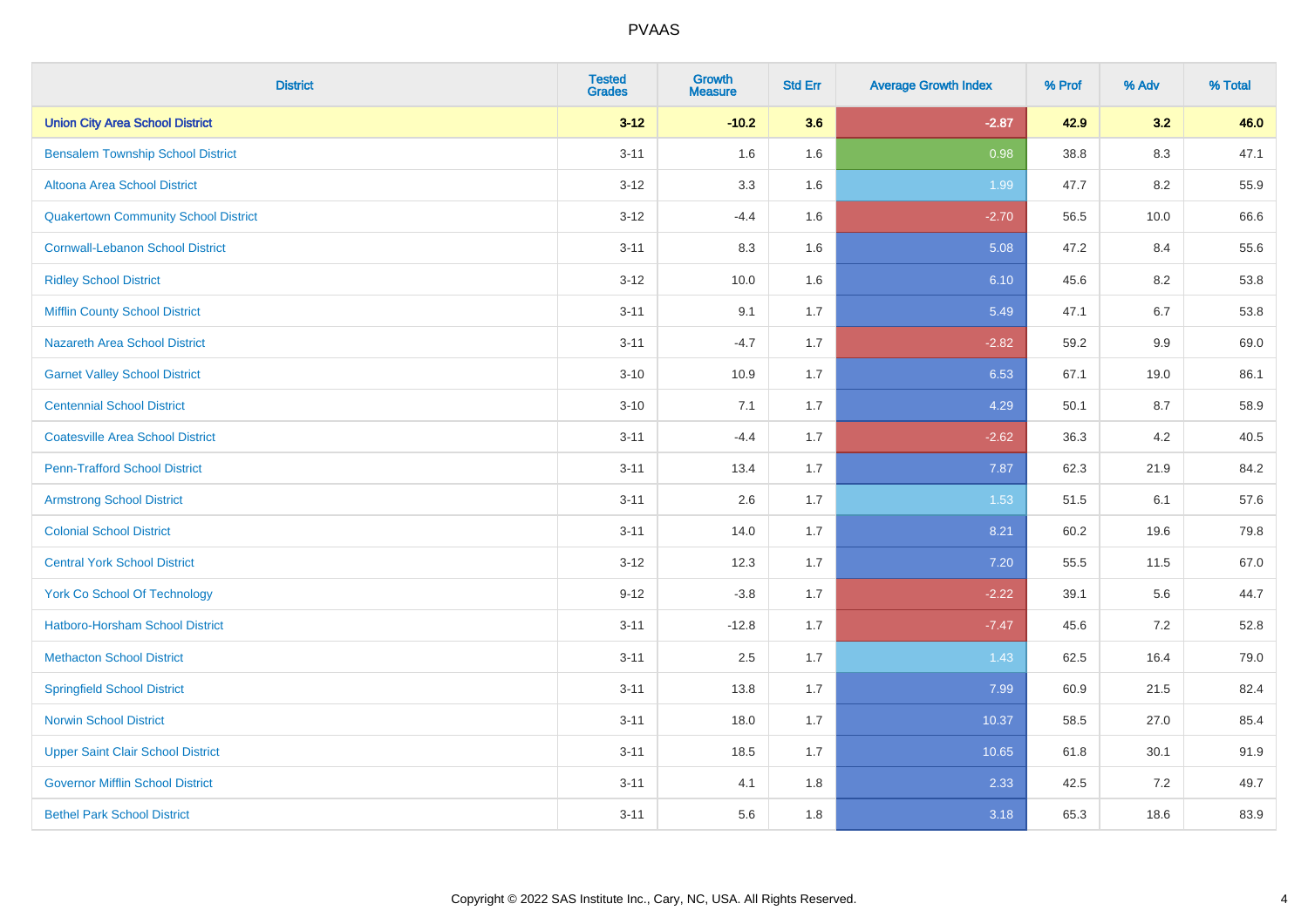| <b>District</b>                                    | <b>Tested</b><br><b>Grades</b> | <b>Growth</b><br><b>Measure</b> | <b>Std Err</b> | <b>Average Growth Index</b> | % Prof | % Adv | % Total |
|----------------------------------------------------|--------------------------------|---------------------------------|----------------|-----------------------------|--------|-------|---------|
| <b>Union City Area School District</b>             | $3 - 12$                       | $-10.2$                         | 3.6            | $-2.87$                     | 42.9   | 3.2   | 46.0    |
| <b>Whitehall-Coplay School District</b>            | $3 - 11$                       | 6.1                             | 1.8            | 3.45                        | 49.3   | 7.4   | 56.6    |
| <b>Warren County School District</b>               | $3 - 11$                       | $-0.1$                          | 1.8            | $-0.06$                     | 37.2   | 5.3   | 42.6    |
| <b>Williamsport Area School District</b>           | $3 - 11$                       | 1.9                             | 1.8            | 1.04                        | 44.1   | 12.8  | 56.9    |
| Mechanicsburg Area School District                 | $3 - 11$                       | 5.9                             | 1.8            | 3.29                        | 57.2   | 13.7  | 70.9    |
| <b>Ephrata Area School District</b>                | $3 - 11$                       | 5.6                             | 1.8            | 3.12                        | 54.7   | 9.5   | 64.2    |
| <b>Upper Dublin School District</b>                | $3 - 12$                       | 15.4                            | 1.8            | 8.53                        | 60.8   | 24.8  | 85.6    |
| <b>Delaware Valley School District</b>             | $3 - 11$                       | 12.6                            | 1.8            | 6.93                        | 55.2   | 16.2  | 71.4    |
| <b>Pine-Richland School District</b>               | $3 - 11$                       | 11.5                            | 1.8            | 6.31                        | 60.6   | 24.4  | 85.0    |
| <b>Wissahickon School District</b>                 | $3 - 10$                       | 12.5                            | 1.8            | 6.85                        | 58.3   | 22.4  | 80.7    |
| <b>Peters Township School District</b>             | $3 - 11$                       | 5.0                             | 1.8            | 2.76                        | 59.8   | 26.1  | 85.9    |
| <b>Kennett Consolidated School District</b>        | $3 - 11$                       | 4.8                             | 1.8            | 2.61                        | 52.5   | 10.7  | 63.2    |
| Fox Chapel Area School District                    | $3 - 11$                       | 9.8                             | 1.8            | 5.36                        | 56.6   | 28.6  | 85.2    |
| <b>North Hills School District</b>                 | $3 - 11$                       | $-1.8$                          | 1.8            | $-0.96$                     | 59.1   | 14.1  | 73.2    |
| <b>Conestoga Valley School District</b>            | $3 - 11$                       | 8.7                             | 1.8            | 4.69                        | 60.3   | 13.5  | 73.8    |
| <b>Elizabethtown Area School District</b>          | $3 - 12$                       | $-0.9$                          | 1.9            | $-0.47$                     | 50.0   | 11.2  | 61.2    |
| <b>Shaler Area School District</b>                 | $3 - 11$                       | $-0.8$                          | 1.9            | $-0.43$                     | 49.1   | 9.6   | 58.7    |
| <b>Commonwealth Charter Academy Charter School</b> | $3 - 10$                       | 9.1                             | 1.9            | 4.90                        | 47.2   | 9.1   | 56.3    |
| <b>Warwick School District</b>                     | $3 - 11$                       | 5.2                             | 1.9            | 2.76                        | 46.4   | 17.0  | 63.3    |
| South Western School District                      | $3 - 12$                       | 3.9                             | 1.9            | 2.08                        | 60.2   | 8.1   | 68.3    |
| <b>Great Valley School District</b>                | $3 - 11$                       | 15.0                            | 1.9            | 7.98                        | 50.0   | 35.0  | 85.0    |
| Palmyra Area School District                       | $3 - 11$                       | 5.6                             | 1.9            | 2.96                        | 56.4   | 15.6  | 72.0    |
| <b>Carlisle Area School District</b>               | $3 - 11$                       | $-5.3$                          | 1.9            | $-2.81$                     | 54.0   | 6.3   | 60.3    |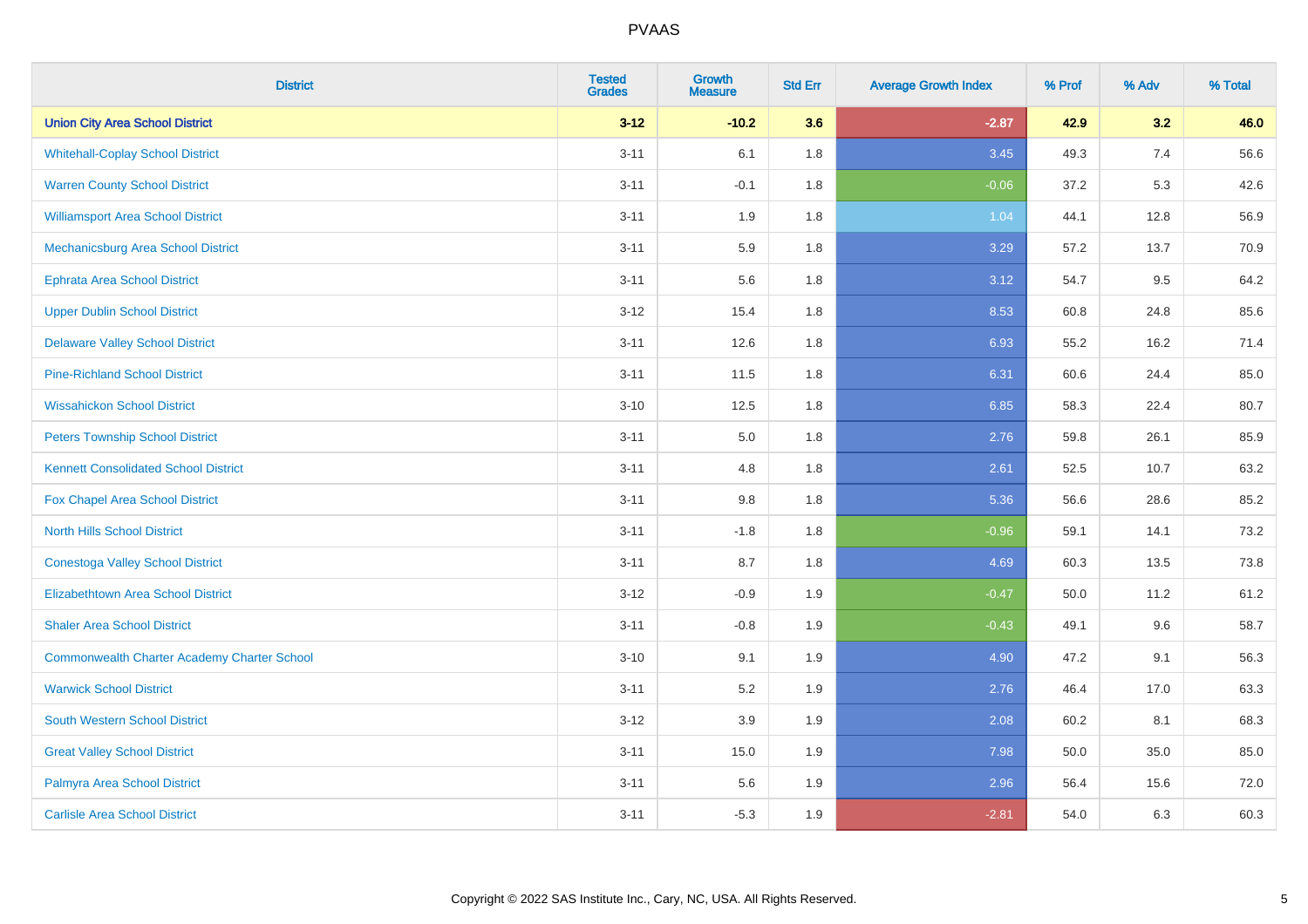| <b>District</b>                          | <b>Tested</b><br><b>Grades</b> | <b>Growth</b><br><b>Measure</b> | <b>Std Err</b> | <b>Average Growth Index</b> | % Prof | % Adv   | % Total |
|------------------------------------------|--------------------------------|---------------------------------|----------------|-----------------------------|--------|---------|---------|
| <b>Union City Area School District</b>   | $3 - 12$                       | $-10.2$                         | 3.6            | $-2.87$                     | 42.9   | 3.2     | 46.0    |
| <b>Waynesboro Area School District</b>   | $3 - 12$                       | $-6.1$                          | 1.9            | $-3.20$                     | 50.0   | $6.8\,$ | 56.8    |
| <b>Baldwin-Whitehall School District</b> | $3 - 11$                       | 1.8                             | 1.9            | 0.94                        | 58.6   | 8.6     | 67.1    |
| <b>Muhlenberg School District</b>        | $3 - 10$                       | 4.0                             | 1.9            | 2.10                        | 34.2   | 2.6     | 36.8    |
| <b>Oxford Area School District</b>       | $3 - 11$                       | $-4.3$                          | 1.9            | $-2.26$                     | 41.3   | 8.0     | 49.3    |
| <b>Abington School District</b>          | $3 - 10$                       | $-11.5$                         | 1.9            | $-6.00$                     | 56.2   | 11.6    | 67.8    |
| <b>Exeter Township School District</b>   | $3 - 11$                       | $-10.4$                         | 1.9            | $-5.44$                     | 50.6   | 2.7     | 53.3    |
| <b>Stroudsburg Area School District</b>  | $3 - 11$                       | 5.5                             | 1.9            | 2.88                        | 48.1   | 4.2     | 52.3    |
| <b>Lebanon School District</b>           | $3 - 11$                       | $-1.6$                          | 1.9            | $-0.80$                     | 24.4   | 2.6     | 27.0    |
| <b>Franklin Regional School District</b> | $3 - 11$                       | 2.0                             | 1.9            | 1.02                        | 66.7   | 15.5    | 82.1    |
| Penn-Delco School District               | $3 - 11$                       | $-6.8$                          | 1.9            | $-3.51$                     | 46.6   | 3.2     | 49.8    |
| <b>Moon Area School District</b>         | $3 - 11$                       | 8.2                             | 1.9            | 4.25                        | 58.7   | 18.5    | 77.2    |
| <b>Shippensburg Area School District</b> | $3 - 11$                       | 9.3                             | 1.9            | 4.84                        | 53.1   | 10.2    | 63.3    |
| <b>Greater Latrobe School District</b>   | $3 - 11$                       | 0.6                             | 1.9            | 0.31                        | 55.5   | 14.1    | 69.5    |
| <b>Lower Dauphin School District</b>     | $3 - 11$                       | 0.6                             | 1.9            | 0.33                        | 49.2   | 12.6    | 61.8    |
| South Fayette Township School District   | $3 - 11$                       | 1.7                             | 2.0            | 0.88                        | 61.0   | 26.5    | 87.6    |
| Northern York County School District     | $3 - 11$                       | 15.6                            | 2.0            | 7.98                        | 57.4   | 11.5    | 68.8    |
| Northeastern York School District        | $3 - 11$                       | 5.9                             | 2.0            | 3.03                        | 51.1   | 16.6    | 67.6    |
| <b>Bristol Township School District</b>  | $3 - 11$                       | $-13.9$                         | 2.0            | $-7.05$                     | 31.0   | 3.7     | 34.7    |
| Daniel Boone Area School District        | $3 - 12$                       | 5.7                             | 2.0            | 2.88                        | 51.0   | 11.5    | 62.6    |
| <b>Solanco School District</b>           | $3 - 11$                       | $-11.0$                         | 2.0            | $-5.55$                     | 41.6   | 4.5     | 46.1    |
| Lampeter-Strasburg School District       | $3 - 12$                       | $-8.6$                          | 2.0            | $-4.33$                     | 55.1   | $9.8\,$ | 64.8    |
| <b>Bangor Area School District</b>       | $3-12$                         | $-0.9$                          | 2.0            | $-0.43$                     | 44.3   | 4.7     | 49.0    |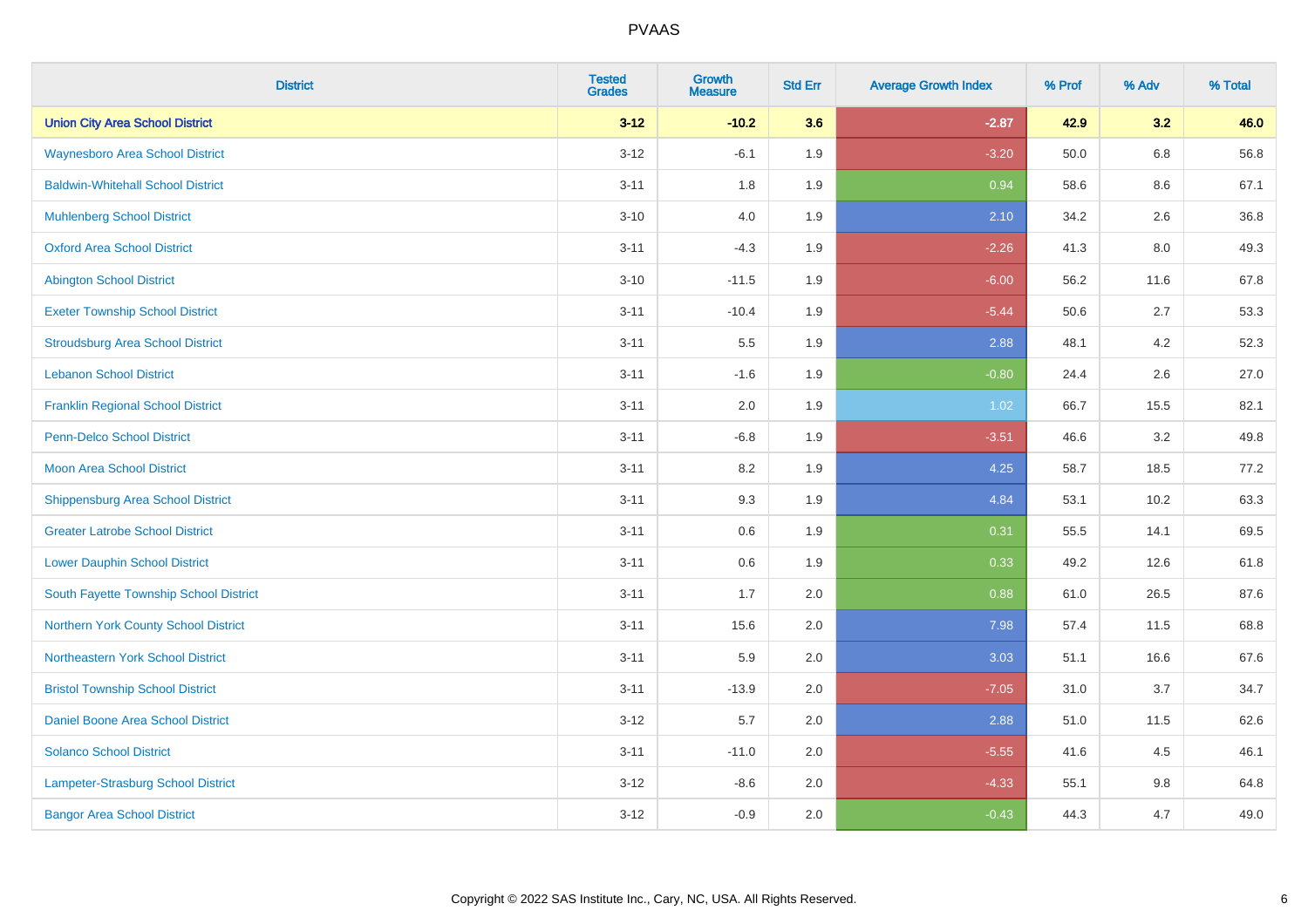| <b>District</b>                             | <b>Tested</b><br><b>Grades</b> | <b>Growth</b><br><b>Measure</b> | <b>Std Err</b> | <b>Average Growth Index</b> | % Prof | % Adv   | % Total |
|---------------------------------------------|--------------------------------|---------------------------------|----------------|-----------------------------|--------|---------|---------|
| <b>Union City Area School District</b>      | $3 - 12$                       | $-10.2$                         | 3.6            | $-2.87$                     | 42.9   | 3.2     | 46.0    |
| <b>Conewago Valley School District</b>      | $3 - 12$                       | $-0.9$                          | 2.0            | $-0.45$                     | 51.7   | 9.6     | 61.3    |
| <b>Pleasant Valley School District</b>      | $3 - 11$                       | 3.1                             | 2.0            | 1.57                        | 57.2   | 5.5     | 62.8    |
| Kiski Area School District                  | $3 - 11$                       | $-3.7$                          | 2.0            | $-1.86$                     | 57.4   | 10.4    | 67.8    |
| <b>Connellsville Area School District</b>   | $3 - 11$                       | 6.1                             | 2.0            | 3.05                        | 45.4   | 7.8     | 53.2    |
| <b>Trinity Area School District</b>         | $3 - 11$                       | $-5.4$                          | 2.0            | $-2.71$                     | 48.3   | 11.8    | 60.1    |
| <b>Upper Merion Area School District</b>    | $3 - 11$                       | 15.3                            | 2.0            | 7.62                        | 59.3   | 19.3    | 78.6    |
| <b>Derry Township School District</b>       | $3 - 10$                       | 12.8                            | 2.0            | 6.39                        | 54.8   | 25.8    | 80.6    |
| <b>Chartiers Valley School District</b>     | $3 - 11$                       | $-1.7$                          | 2.0            | $-0.81$                     | 54.7   | 8.4     | 63.1    |
| <b>Dubois Area School District</b>          | $3 - 11$                       | $-6.2$                          | 2.0            | $-3.07$                     | 50.9   | 13.4    | 64.3    |
| <b>Pottsgrove School District</b>           | $3 - 11$                       | 2.8                             | 2.0            | 1.35                        | 44.0   | 10.0    | 53.9    |
| <b>Cocalico School District</b>             | $3 - 11$                       | 10.6                            | 2.0            | 5.18                        | 50.8   | 14.1    | 64.8    |
| <b>Keystone Central School District</b>     | $3 - 11$                       | $-5.1$                          | 2.0            | $-2.46$                     | 44.7   | 4.6     | 49.4    |
| <b>Dover Area School District</b>           | $3 - 12$                       | 6.0                             | 2.1            | 2.94                        | 52.2   | $6.0\,$ | 58.2    |
| <b>Upper Perkiomen School District</b>      | $3 - 11$                       | 22.1                            | 2.1            | 10.74                       | 57.7   | 13.2    | 70.9    |
| <b>York Suburban School District</b>        | $3 - 11$                       | 10.1                            | 2.1            | 4.91                        | 53.5   | 27.8    | 81.3    |
| <b>Mars Area School District</b>            | $3 - 10$                       | 5.7                             | 2.1            | 2.75                        | 57.9   | 18.2    | 76.1    |
| Southern York County School District        | $3 - 11$                       | 14.2                            | 2.1            | 6.91                        | 55.1   | 18.1    | 73.1    |
| <b>Cheltenham School District</b>           | $3 - 11$                       | $-1.4$                          | 2.1            | $-0.67$                     | 46.1   | 10.0    | 56.1    |
| <b>West Allegheny School District</b>       | $3 - 12$                       | 4.0                             | 2.1            | 1.96                        | 63.1   | 15.7    | 78.8    |
| <b>Hollidaysburg Area School District</b>   | $3 - 11$                       | 6.0                             | 2.1            | 2.88                        | 57.1   | 12.3    | 69.4    |
| <b>Radnor Township School District</b>      | $3 - 12$                       | 1.0                             | 2.1            | 0.50                        | 65.0   | 23.2    | 88.2    |
| <b>West Jefferson Hills School District</b> | $3 - 11$                       | 1.8                             | 2.1            | 0.88                        | 55.7   | 20.8    | 76.4    |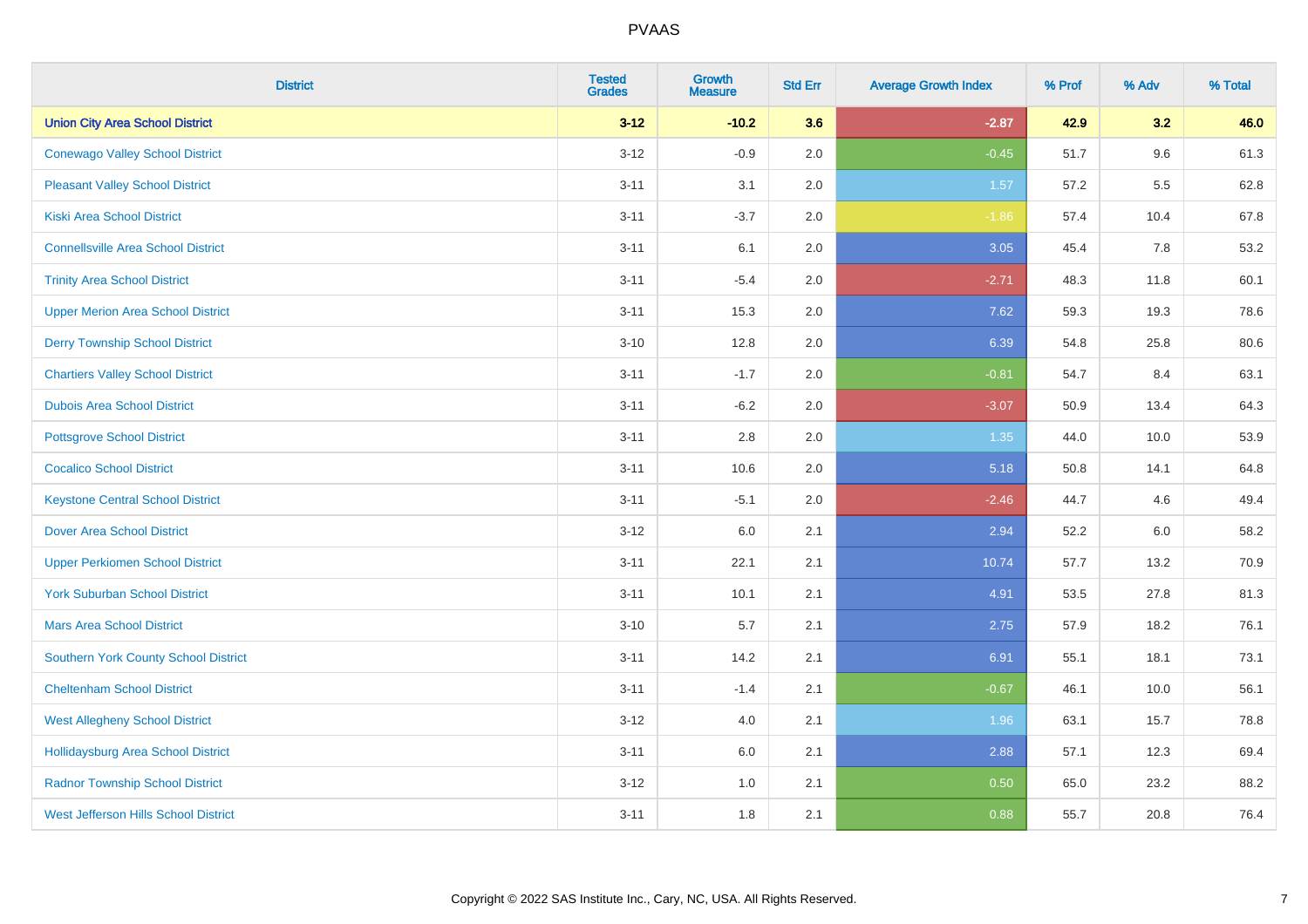| <b>District</b>                                 | <b>Tested</b><br><b>Grades</b> | <b>Growth</b><br><b>Measure</b> | <b>Std Err</b> | <b>Average Growth Index</b> | % Prof | % Adv   | % Total |
|-------------------------------------------------|--------------------------------|---------------------------------|----------------|-----------------------------|--------|---------|---------|
| <b>Union City Area School District</b>          | $3 - 12$                       | $-10.2$                         | 3.6            | $-2.87$                     | 42.9   | 3.2     | 46.0    |
| <b>Montour School District</b>                  | $3 - 11$                       | $-1.8$                          | 2.1            | $-0.88$                     | 61.4   | 15.1    | 76.5    |
| <b>William Penn School District</b>             | $3 - 12$                       | 8.3                             | 2.1            | 3.99                        | 35.6   | 3.0     | 38.7    |
| <b>Phoenixville Area School District</b>        | $3 - 11$                       | $-1.7$                          | 2.1            | $-0.83$                     | 59.9   | 10.6    | 70.5    |
| <b>Spring Grove Area School District</b>        | $3 - 11$                       | 5.6                             | 2.1            | 2.68                        | 55.1   | 15.0    | 70.1    |
| <b>Gettysburg Area School District</b>          | $3 - 11$                       | $-4.0$                          | 2.1            | $-1.89$                     | 45.3   | 14.0    | 59.3    |
| <b>Manheim Central School District</b>          | $3 - 11$                       | 2.1                             | 2.1            | 1.01                        | 53.2   | 11.6    | 64.8    |
| <b>Interboro School District</b>                | $3 - 12$                       | $-7.3$                          | 2.1            | $-3.43$                     | 46.6   | 4.8     | 51.4    |
| <b>York City School District</b>                | $3 - 12$                       | $-28.9$                         | 2.1            | $-13.59$                    | 6.0    | $0.3\,$ | 6.2     |
| <b>Harrisburg City School District</b>          | $3 - 11$                       | $-0.4$                          | 2.1            | $-0.19$                     | 15.1   | 0.4     | 15.5    |
| <b>Twin Valley School District</b>              | $3 - 12$                       | $-3.6$                          | 2.1            | $-1.69$                     | 49.6   | 7.1     | 56.8    |
| <b>Juniata County School District</b>           | $3 - 12$                       | $-4.9$                          | 2.1            | $-2.26$                     | 38.5   | 2.9     | 41.4    |
| <b>Hampton Township School District</b>         | $3 - 11$                       | 5.1                             | 2.2            | 2.35                        | 54.0   | 28.2    | 82.2    |
| <b>Fleetwood Area School District</b>           | $3 - 10$                       | 12.2                            | 2.2            | 5.68                        | 53.5   | 11.6    | 65.2    |
| Pennsylvania Leadership Charter School          | $3 - 11$                       | 4.6                             | 2.2            | 2.13                        | 55.4   | 11.2    | 66.7    |
| <b>Abington Heights School District</b>         | $3 - 11$                       | 13.5                            | 2.2            | 6.27                        | 58.3   | 16.2    | 74.5    |
| <b>Crawford Central School District</b>         | $3 - 11$                       | $-4.7$                          | 2.2            | $-2.15$                     | 40.6   | 10.5    | 51.1    |
| <b>Lower Moreland Township School District</b>  | $3 - 11$                       | 2.0                             | 2.2            | 0.95                        | 62.8   | 17.0    | 79.8    |
| <b>Upper Moreland Township School District</b>  | $3 - 11$                       | $-5.0$                          | 2.2            | $-2.31$                     | 57.9   | 4.0     | 61.9    |
| <b>Eastern Lancaster County School District</b> | $3 - 12$                       | 4.5                             | 2.2            | 2.09                        | 46.3   | 11.4    | 57.6    |
| <b>Plum Borough School District</b>             | $3 - 11$                       | $-11.3$                         | 2.2            | $-5.19$                     | 51.1   | 9.0     | 60.1    |
| <b>Greencastle-Antrim School District</b>       | $3 - 11$                       | $-3.0$                          | 2.2            | $-1.36$                     | 62.4   | 9.9     | 72.3    |
| <b>Bellefonte Area School District</b>          | $3 - 11$                       | $-0.4$                          | 2.2            | $-0.17$                     | 47.6   | 10.6    | 58.2    |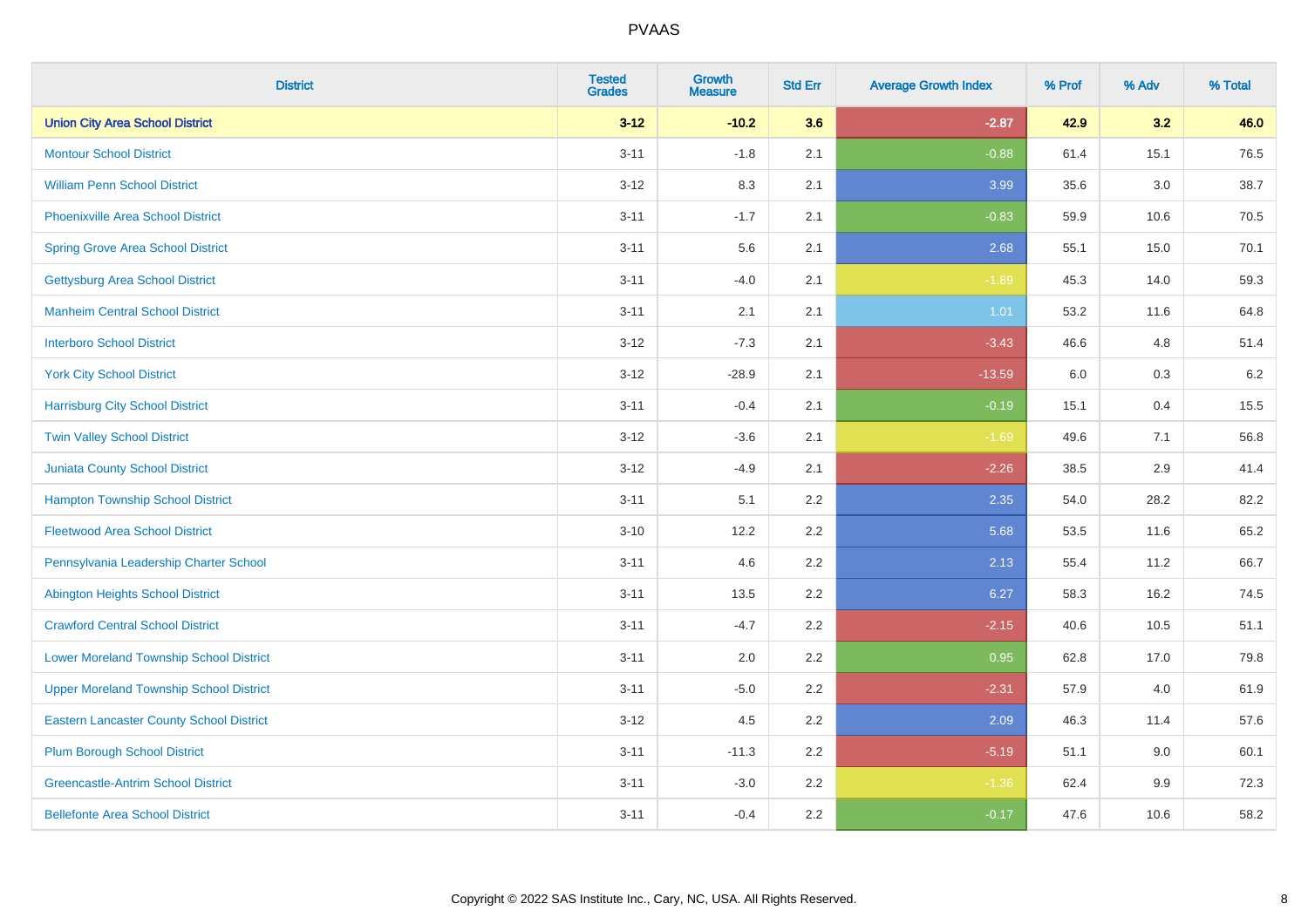| <b>District</b>                               | <b>Tested</b><br><b>Grades</b> | <b>Growth</b><br><b>Measure</b> | <b>Std Err</b> | <b>Average Growth Index</b> | % Prof | % Adv   | % Total |
|-----------------------------------------------|--------------------------------|---------------------------------|----------------|-----------------------------|--------|---------|---------|
| <b>Union City Area School District</b>        | $3 - 12$                       | $-10.2$                         | 3.6            | $-2.87$                     | 42.9   | 3.2     | 46.0    |
| <b>Gateway School District</b>                | $3 - 11$                       | 0.8                             | 2.2            | 0.38                        | 52.1   | 13.8    | 65.9    |
| <b>Penncrest School District</b>              | $3 - 11$                       | 5.7                             | 2.2            | 2.57                        | 47.2   | 7.1     | 54.3    |
| <b>New Foundations Charter School</b>         | $3 - 11$                       | 5.4                             | 2.2            | 2.41                        | 47.2   | 2.5     | 49.8    |
| <b>Dallas School District</b>                 | $3 - 11$                       | $-2.5$                          | 2.2            | $-1.12$                     | 54.9   | 7.6     | 62.4    |
| <b>Eastern Lebanon County School District</b> | $3 - 11$                       | 8.6                             | 2.2            | 3.84                        | 48.8   | 11.4    | 60.3    |
| <b>Conrad Weiser Area School District</b>     | $3 - 11$                       | 3.6                             | 2.2            | 1.63                        | 52.1   | 2.1     | 54.2    |
| <b>Tunkhannock Area School District</b>       | $3 - 11$                       | 2.3                             | 2.2            | 1.01                        | 44.9   | 9.6     | 54.6    |
| <b>Lehighton Area School District</b>         | $3 - 11$                       | $-1.6$                          | 2.3            | $-0.70$                     | 51.1   | 5.6     | 56.7    |
| <b>Blue Mountain School District</b>          | $3 - 10$                       | $-5.8$                          | 2.3            | $-2.56$                     | 46.6   | 8.5     | 55.1    |
| <b>Southern Lehigh School District</b>        | $3 - 11$                       | $-0.4$                          | 2.3            | $-0.17$                     | 66.1   | 11.9    | 78.0    |
| <b>Pottsville Area School District</b>        | $3 - 12$                       | 4.4                             | 2.3            | 1.94                        | 44.8   | 5.4     | 50.2    |
| <b>Somerset Area School District</b>          | $3 - 11$                       | $-4.4$                          | 2.3            | $-1.93$                     | 44.4   | 14.9    | 59.3    |
| <b>Tuscarora School District</b>              | $3 - 11$                       | $-0.6$                          | 2.3            | $-0.27$                     | 45.1   | 8.1     | 53.2    |
| 21st Century Cyber Charter School             | $6 - 12$                       | 5.7                             | 2.3            | 2.50                        | 56.7   | 8.3     | 65.0    |
| <b>Wallenpaupack Area School District</b>     | $3 - 11$                       | $-7.1$                          | 2.3            | $-3.09$                     | 40.8   | 2.4     | 43.1    |
| <b>Indiana Area School District</b>           | $3 - 11$                       | $-5.3$                          | 2.3            | $-2.28$                     | 47.6   | 18.4    | 66.1    |
| <b>Chichester School District</b>             | $3 - 11$                       | $-2.7$                          | 2.3            | $-1.17$                     | 44.6   | 6.6     | 51.2    |
| <b>West York Area School District</b>         | $3-12$                         | 3.2                             | 2.3            | 1.38                        | 53.8   | 4.4     | 58.2    |
| Selinsgrove Area School District              | $3 - 12$                       | 8.3                             | 2.3            | 3.54                        | 56.8   | 10.0    | 66.8    |
| Lehigh Valley Academy Regional Charter School | $3 - 11$                       | 0.7                             | 2.3            | 0.32                        | 46.3   | 5.0     | 51.4    |
| <b>Blackhawk School District</b>              | $3 - 11$                       | 4.7                             | 2.3            | 2.01                        | 55.8   | $8.8\,$ | 64.6    |
| Northwestern Lehigh School District           | $3 - 11$                       | 2.2                             | 2.3            | 0.93                        | 53.3   | 9.7     | 63.0    |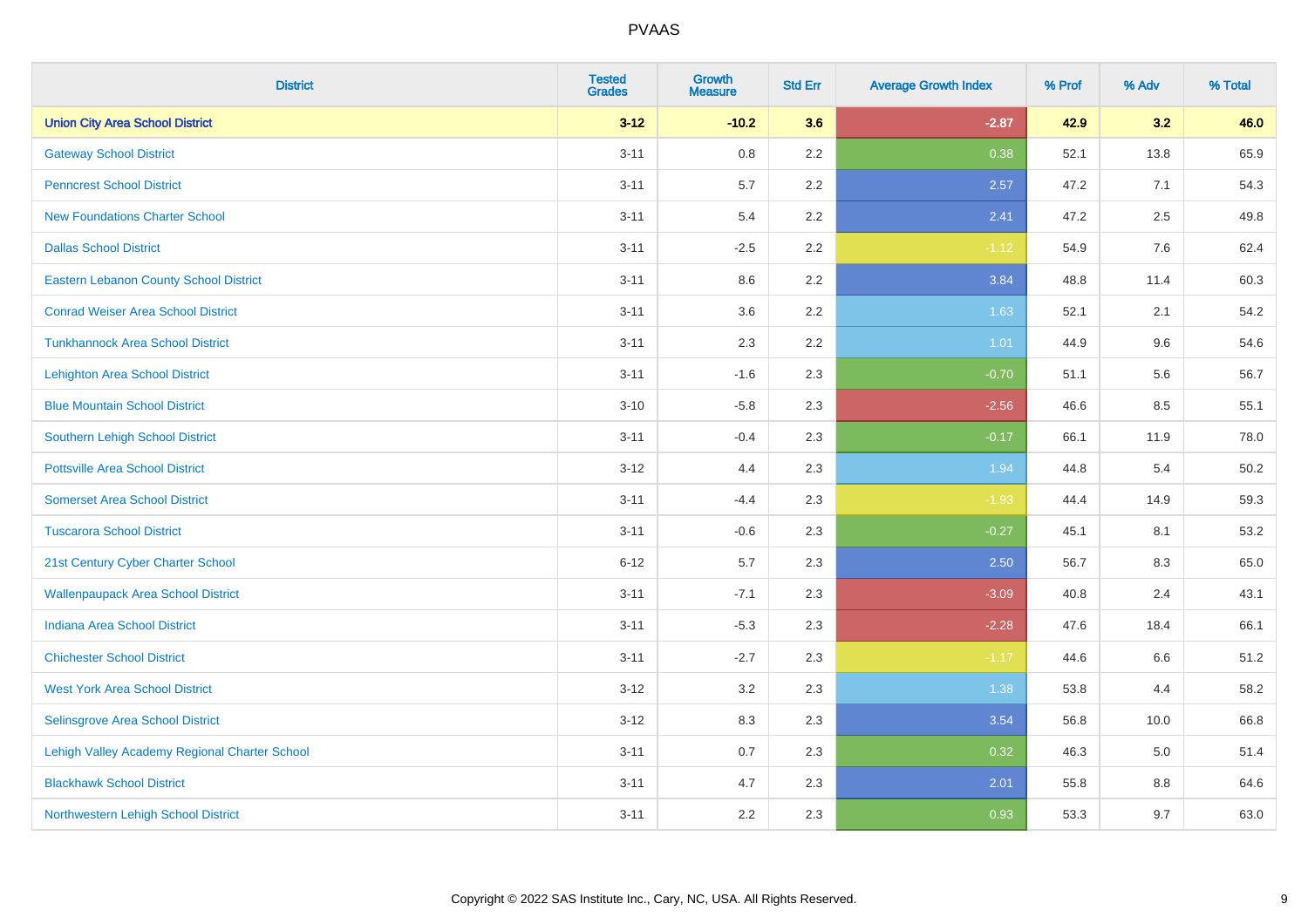| <b>District</b>                               | <b>Tested</b><br><b>Grades</b> | <b>Growth</b><br><b>Measure</b> | <b>Std Err</b> | <b>Average Growth Index</b> | % Prof | % Adv   | % Total |
|-----------------------------------------------|--------------------------------|---------------------------------|----------------|-----------------------------|--------|---------|---------|
| <b>Union City Area School District</b>        | $3 - 12$                       | $-10.2$                         | 3.6            | $-2.87$                     | 42.9   | 3.2     | 46.0    |
| <b>Crestwood School District</b>              | $3 - 11$                       | $-0.4$                          | 2.4            | $-0.17$                     | 57.4   | 17.0    | 74.4    |
| <b>Greensburg Salem School District</b>       | $3 - 11$                       | $-4.4$                          | 2.4            | $-1.88$                     | 47.6   | 4.9     | 52.4    |
| <b>Scranton School District</b>               | $3 - 12$                       | $-2.9$                          | 2.4            | $-1.22$                     | 45.6   | 3.6     | 49.1    |
| <b>Laurel Highlands School District</b>       | $3 - 11$                       | 4.3                             | 2.4            | 1.81                        | 44.9   | 9.6     | 54.5    |
| <b>Rose Tree Media School District</b>        | $3 - 10$                       | $-25.6$                         | 2.4            | $-10.76$                    | 54.8   | 6.4     | 61.2    |
| Octorara Area School District                 | $3 - 11$                       | 9.1                             | 2.4            | 3.82                        | 52.1   | 8.5     | 60.6    |
| <b>Wyoming Valley West School District</b>    | $3 - 11$                       | $-2.2$                          | 2.4            | $-0.91$                     | 49.4   | 3.0     | 52.4    |
| <b>Pottstown School District</b>              | $3 - 12$                       | $-4.0$                          | 2.4            | $-1.68$                     | 29.8   | $1.2$   | 31.0    |
| <b>Hermitage School District</b>              | $3 - 12$                       | 3.8                             | 2.4            | 1.60                        | 57.5   | 9.3     | 66.8    |
| <b>South Eastern School District</b>          | $3 - 11$                       | 0.9                             | 2.4            | 0.39                        | 54.8   | 6.6     | 61.4    |
| <b>Bradford Area School District</b>          | $3 - 12$                       | $-9.3$                          | 2.4            | $-3.87$                     | 45.8   | 8.3     | 54.2    |
| <b>Wallingford-Swarthmore School District</b> | $3 - 10$                       | $0.9\,$                         | 2.4            | 0.38                        | 64.4   | 22.7    | 87.1    |
| North Schuylkill School District              | $3 - 11$                       | $-1.0$                          | 2.4            | $-0.42$                     | 41.8   | 5.1     | 46.8    |
| <b>Mckeesport Area School District</b>        | $3 - 12$                       | 9.0                             | 2.4            | 3.72                        | 31.0   | 4.5     | 35.5    |
| <b>Donegal School District</b>                | $3 - 12$                       | 3.1                             | 2.4            | 1.29                        | 60.6   | 9.1     | 69.7    |
| <b>Grove City Area School District</b>        | $3 - 12$                       | 5.1                             | 2.4            | 2.09                        | 36.4   | 16.5    | 52.8    |
| <b>New Castle Area School District</b>        | $3 - 12$                       | $-6.4$                          | 2.4            | $-2.66$                     | 32.5   | 4.3     | 36.8    |
| <b>Wayne Highlands School District</b>        | $3 - 11$                       | 7.8                             | 2.4            | 3.23                        | 52.3   | 13.1    | 65.4    |
| <b>Albert Gallatin Area School District</b>   | $3 - 11$                       | $-0.8$                          | 2.4            | $-0.32$                     | 54.5   | 10.0    | 64.6    |
| <b>Marple Newtown School District</b>         | $3 - 11$                       | 2.0                             | 2.4            | 0.81                        | 57.6   | 12.8    | 70.4    |
| <b>Universal Audenried Charter School</b>     | $9 - 11$                       | $-5.8$                          | 2.4            | $-2.40$                     | 14.6   | $0.0\,$ | 14.6    |
| <b>Ringgold School District</b>               | $3 - 11$                       | $-14.7$                         | 2.4            | $-6.04$                     | 41.5   | 7.9     | 49.4    |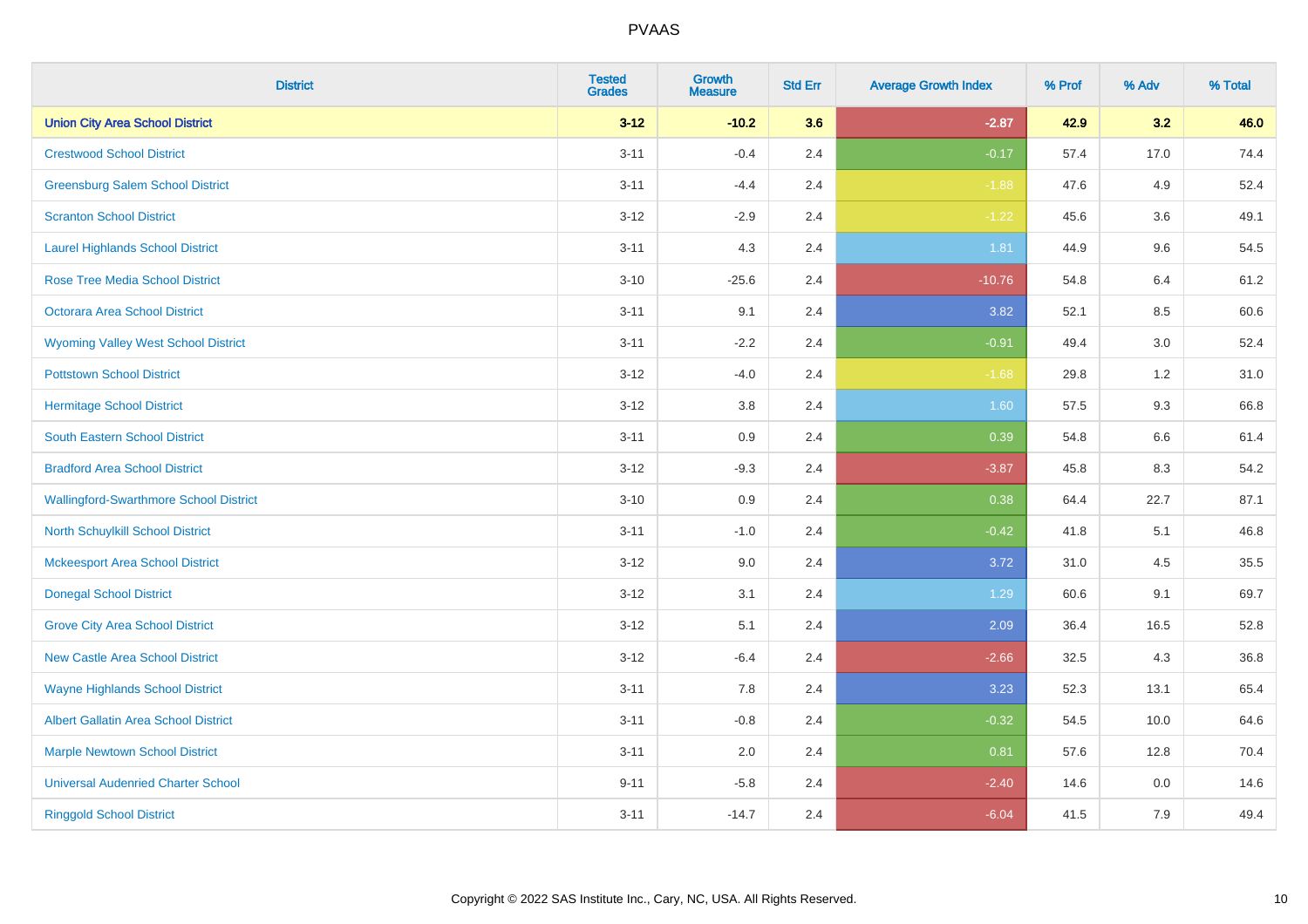| <b>District</b>                                                       | <b>Tested</b><br><b>Grades</b> | <b>Growth</b><br><b>Measure</b> | <b>Std Err</b> | <b>Average Growth Index</b> | % Prof | % Adv | % Total |
|-----------------------------------------------------------------------|--------------------------------|---------------------------------|----------------|-----------------------------|--------|-------|---------|
| <b>Union City Area School District</b>                                | $3 - 12$                       | $-10.2$                         | 3.6            | $-2.87$                     | 42.9   | 3.2   | 46.0    |
| <b>Valley View School District</b>                                    | $3 - 11$                       | 18.1                            | 2.4            | 7.42                        | 53.7   | 14.7  | 68.4    |
| <b>Central Valley School District</b>                                 | $3 - 10$                       | 4.8                             | 2.4            | 1.98                        | 56.9   | 9.0   | 65.9    |
| <b>Beaver Area School District</b>                                    | $3 - 10$                       | 4.7                             | 2.4            | 1.94                        | 57.4   | 16.8  | 74.2    |
| <b>Big Spring School District</b>                                     | $3 - 11$                       | $-9.8$                          | 2.4            | $-4.00$                     | 38.6   | 8.9   | 47.5    |
| <b>Elizabeth Forward School District</b>                              | $3 - 11$                       | $-8.4$                          | 2.4            | $-3.41$                     | 51.7   | 4.0   | 55.7    |
| Northern Lebanon School District                                      | $3 - 11$                       | 0.4                             | 2.5            | 0.15                        | 28.0   | 3.0   | 31.0    |
| South Williamsport Area School District                               | $3 - 10$                       | $-5.7$                          | 2.5            | $-2.30$                     | 45.5   | 4.5   | 50.0    |
| Hamburg Area School District                                          | $3 - 11$                       | 8.9                             | 2.5            | 3.63                        | 43.5   | 8.2   | 51.7    |
| East Pennsboro Area School District                                   | $3 - 11$                       | $-4.2$                          | 2.5            | $-1.71$                     | 60.8   | 8.5   | 69.3    |
| <b>Littlestown Area School District</b>                               | $3 - 11$                       | 11.4                            | 2.5            | 4.62                        | 55.2   | 10.4  | 65.6    |
| <b>Saucon Valley School District</b>                                  | $3 - 11$                       | 14.7                            | 2.5            | 5.98                        | 48.7   | 20.2  | 69.0    |
| Esperanza Academy Charter School                                      | $4 - 11$                       | 4.0                             | 2.5            | 1.61                        | 32.4   | 0.7   | 33.1    |
| <b>Fort Leboeuf School District</b>                                   | $3 - 11$                       | 11.7                            | 2.5            | 4.73                        | 48.5   | 21.1  | 69.6    |
| <b>Milton Area School District</b>                                    | $3 - 11$                       | $-8.7$                          | 2.5            | $-3.52$                     | 45.4   | 6.9   | 52.3    |
| <b>Freeport Area School District</b>                                  | $3 - 10$                       | 9.7                             | 2.5            | 3.91                        | 57.5   | 17.8  | 75.3    |
| <b>Bucks County Technical High School</b>                             | $9 - 10$                       | $-12.0$                         | 2.5            | $-4.84$                     | 35.9   | 3.2   | 39.2    |
| Preparatory Charter School Of Mathematics, Science, Tech, And Careers | $9 - 10$                       | $-4.0$                          | 2.5            | $-1.59$                     | 15.0   | 0.0   | 15.0    |
| <b>Shikellamy School District</b>                                     | $3 - 10$                       | $-22.3$                         | 2.5            | $-8.92$                     | 33.3   | 6.1   | 39.5    |
| <b>West Perry School District</b>                                     | $3 - 11$                       | 12.5                            | 2.5            | 4.99                        | 56.6   | 8.4   | 65.0    |
| <b>Tyrone Area School District</b>                                    | $3 - 12$                       | 19.7                            | 2.5            | 7.87                        | 60.4   | 16.7  | 77.1    |
| Mifflinburg Area School District                                      | $3 - 11$                       | $-15.8$                         | 2.5            | $-6.30$                     | 42.4   | 4.0   | 46.4    |
| <b>Collegium Charter School</b>                                       | $3 - 10$                       | 5.9                             | 2.5            | 2.33                        | 38.1   | 7.9   | 46.0    |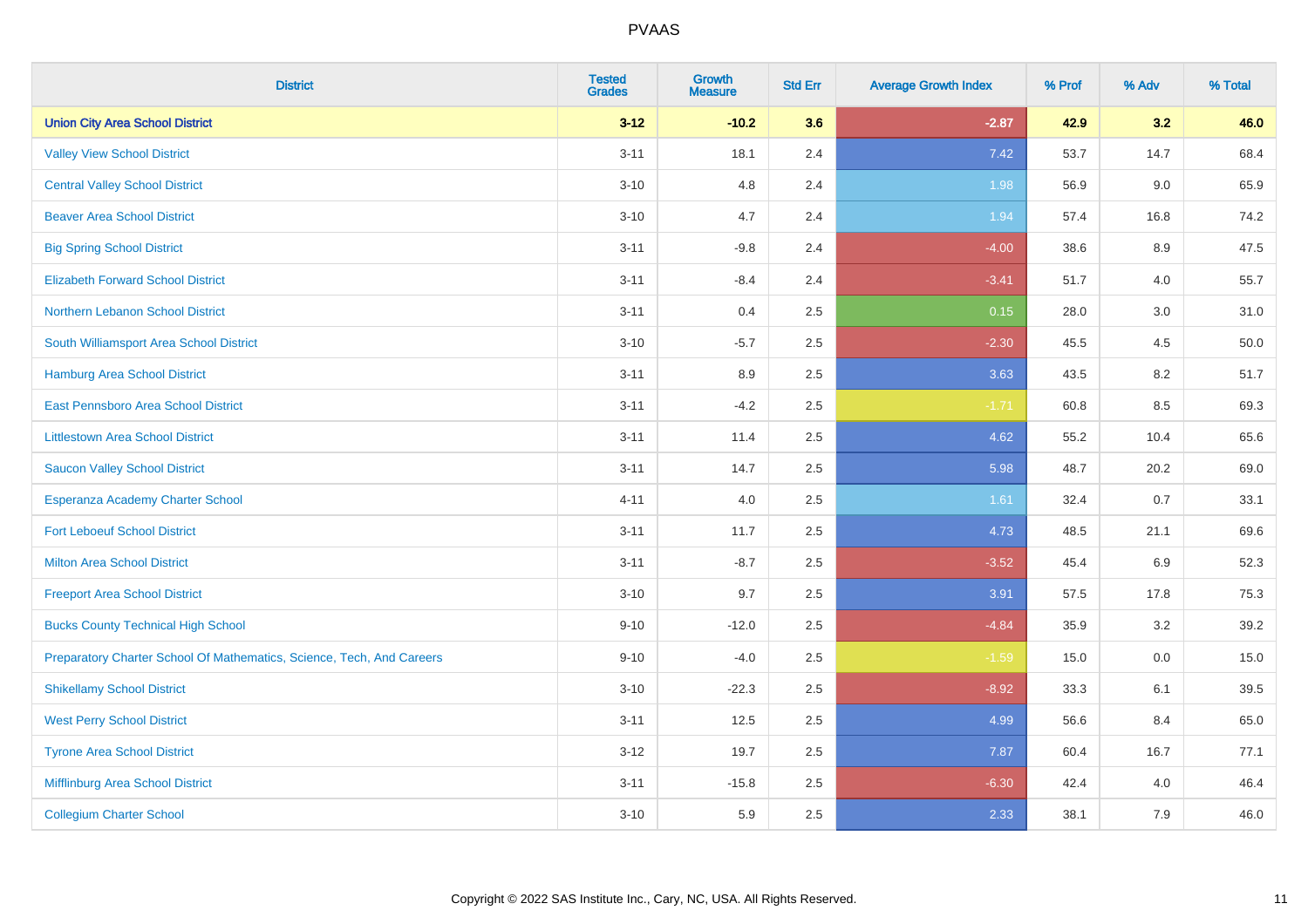| <b>District</b>                                    | <b>Tested</b><br><b>Grades</b> | <b>Growth</b><br><b>Measure</b> | <b>Std Err</b> | <b>Average Growth Index</b> | % Prof | % Adv   | % Total |
|----------------------------------------------------|--------------------------------|---------------------------------|----------------|-----------------------------|--------|---------|---------|
| <b>Union City Area School District</b>             | $3 - 12$                       | $-10.2$                         | 3.6            | $-2.87$                     | 42.9   | 3.2     | 46.0    |
| South Butler County School District                | $3 - 10$                       | 3.9                             | 2.5            | 1.54                        | 53.1   | 16.6    | 69.7    |
| <b>Schuylkill Valley School District</b>           | $3 - 11$                       | 1.4                             | 2.5            | 0.56                        | 55.1   | 10.2    | 65.3    |
| <b>Athens Area School District</b>                 | $3 - 11$                       | 1.6                             | 2.5            | 0.64                        | 46.9   | 7.6     | 54.5    |
| <b>Tamaqua Area School District</b>                | $3 - 12$                       | $-8.2$                          | 2.5            | $-3.24$                     | 44.5   | 1.9     | 46.4    |
| <b>Slippery Rock Area School District</b>          | $3 - 11$                       | $-6.3$                          | 2.5            | $-2.51$                     | 56.2   | 9.5     | 65.7    |
| <b>Central Cambria School District</b>             | $3 - 11$                       | 3.0                             | 2.5            | 1.17                        | 56.2   | 9.7     | 66.0    |
| <b>Spring Cove School District</b>                 | $3 - 11$                       | 3.4                             | 2.5            | 1.33                        | 47.8   | 12.7    | 60.4    |
| <b>Lincoln Park Performing Arts Charter School</b> | $7 - 11$                       | 3.6                             | 2.5            | 1.42                        | 59.6   | 14.7    | 74.3    |
| <b>Montoursville Area School District</b>          | $3 - 12$                       | 10.8                            | 2.5            | 4.24                        | 44.6   | 20.1    | 64.8    |
| Jersey Shore Area School District                  | $3 - 11$                       | 0.5                             | 2.6            | 0.21                        | 47.1   | 9.2     | 56.2    |
| <b>Agora Cyber Charter School</b>                  | $3 - 11$                       | 5.8                             | 2.6            | 2.28                        | 42.8   | 6.6     | 49.4    |
| Saint Marys Area School District                   | $3 - 11$                       | $7.8\,$                         | 2.6            | 3.04                        | 57.0   | $8.2\,$ | 65.2    |
| <b>Penn Hills School District</b>                  | $3 - 11$                       | $-7.6$                          | 2.6            | $-2.94$                     | 33.1   | 0.7     | 33.8    |
| <b>Greater Johnstown School District</b>           | $3 - 11$                       | $-3.1$                          | 2.6            | $-1.19$                     | 26.1   | $0.0\,$ | 26.1    |
| Dauphin County Technical School                    | $9 - 11$                       | $-45.5$                         | 2.6            | $-17.72$                    | 14.4   | 2.5     | 16.9    |
| <b>Conneaut School District</b>                    | $3 - 12$                       | $-7.5$                          | 2.6            | $-2.91$                     | 38.4   | 7.4     | 45.8    |
| <b>Middletown Area School District</b>             | $3 - 11$                       | $-5.3$                          | 2.6            | $-2.05$                     | 46.4   | 5.3     | 51.7    |
| <b>Eastern York School District</b>                | $3 - 11$                       | 9.6                             | 2.6            | 3.71                        | 56.3   | 12.6    | 68.9    |
| <b>Berwick Area School District</b>                | $3 - 11$                       | $-9.3$                          | 2.6            | $-3.59$                     | 42.1   | 5.5     | 47.6    |
| <b>Mount Pleasant Area School District</b>         | $3 - 11$                       | $-5.0$                          | 2.6            | $-1.93$                     | 52.6   | 0.0     | 52.6    |
| <b>Wyomissing Area School District</b>             | $3 - 12$                       | 0.8                             | 2.6            | 0.33                        | 55.7   | 17.6    | 73.3    |
| <b>Lewisburg Area School District</b>              | $3 - 11$                       | $-2.7$                          | 2.6            | $-1.03$                     | 57.0   | 18.5    | 75.6    |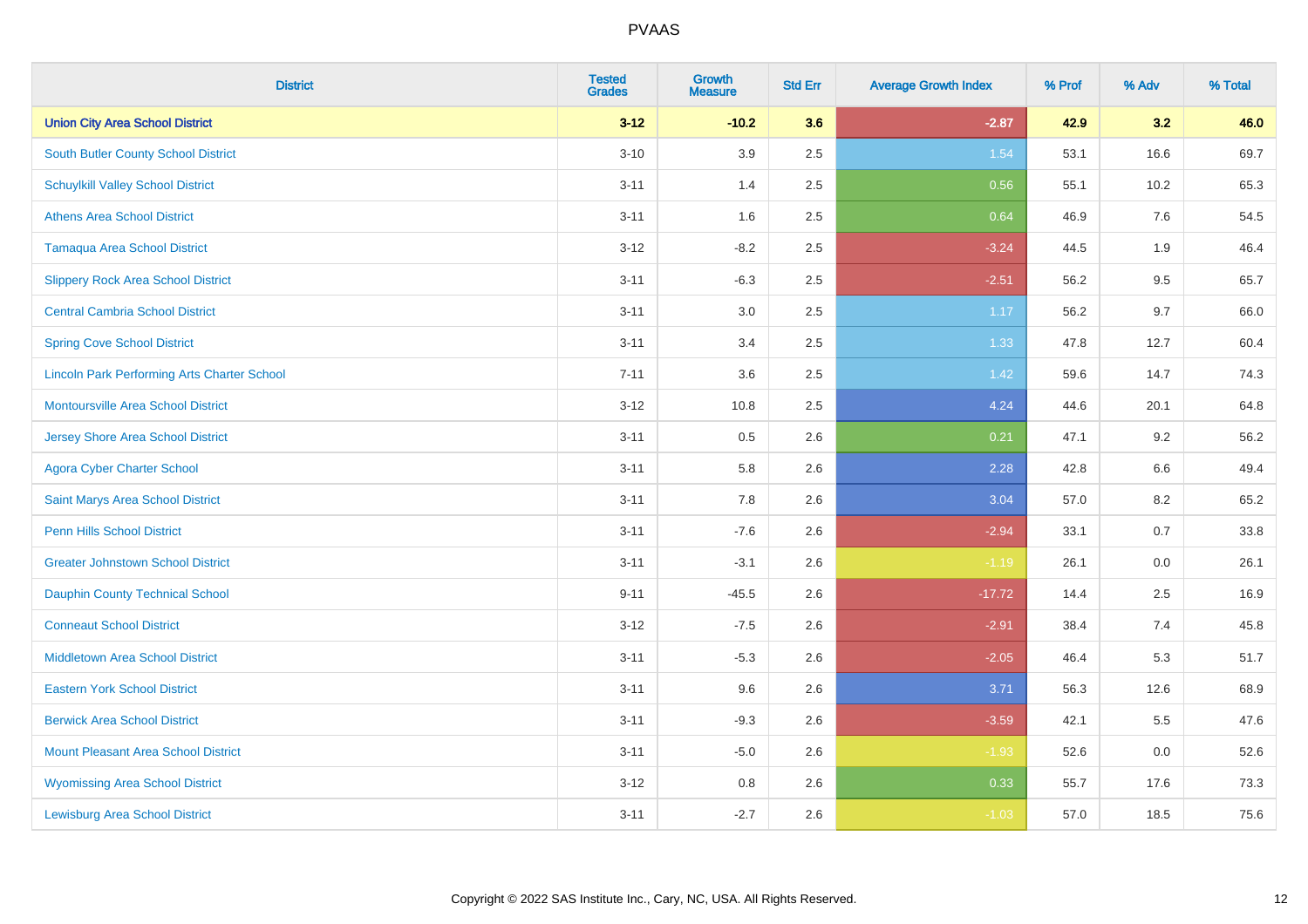| <b>District</b>                                | <b>Tested</b><br><b>Grades</b> | Growth<br><b>Measure</b> | <b>Std Err</b> | <b>Average Growth Index</b> | % Prof | % Adv | % Total |
|------------------------------------------------|--------------------------------|--------------------------|----------------|-----------------------------|--------|-------|---------|
| <b>Union City Area School District</b>         | $3 - 12$                       | $-10.2$                  | 3.6            | $-2.87$                     | 42.9   | 3.2   | 46.0    |
| <b>Central Columbia School District</b>        | $3 - 12$                       | $-4.8$                   | 2.6            | $-1.86$                     | 53.7   | 14.8  | 68.5    |
| <b>Wilson Area School District</b>             | $3 - 11$                       | 6.0                      | 2.6            | 2.30                        | 48.7   | 8.5   | 57.2    |
| <b>Fairview School District</b>                | $3 - 11$                       | 3.4                      | 2.6            | 1.32                        | 57.2   | 17.6  | 74.8    |
| Lehigh Valley Charter High School For The Arts | $9 - 10$                       | 7.3                      | 2.6            | 2.82                        | 62.3   | 18.2  | 80.5    |
| <b>Wyoming Area School District</b>            | $3 - 10$                       | $-1.3$                   | 2.6            | $-0.50$                     | 53.8   | 10.8  | 64.6    |
| <b>Quaker Valley School District</b>           | $3 - 11$                       | $-2.8$                   | 2.6            | $-1.08$                     | 55.2   | 13.2  | 68.4    |
| <b>Sharon City School District</b>             | $3 - 11$                       | 4.9                      | 2.6            | 1.87                        | 48.2   | 5.3   | 53.4    |
| <b>Mcguffey School District</b>                | $3 - 11$                       | 2.1                      | 2.6            | 0.81                        | 57.7   | 3.1   | 60.8    |
| <b>Corry Area School District</b>              | $3 - 11$                       | $-5.3$                   | 2.6            | $-2.03$                     | 38.5   | 6.0   | 44.5    |
| <b>Woodland Hills School District</b>          | $3-12$                         | 3.2                      | 2.6            | 1.22                        | 31.4   | 3.6   | 35.0    |
| Ambridge Area School District                  | $3 - 12$                       | 9.1                      | 2.6            | 3.46                        | 50.4   | 10.7  | 61.1    |
| <b>Bedford Area School District</b>            | $3 - 11$                       | 2.5                      | 2.6            | 0.93                        | 48.5   | 10.0  | 58.5    |
| <b>Clearfield Area School District</b>         | $3 - 10$                       | $-9.4$                   | 2.6            | $-3.56$                     | 43.0   | 3.1   | 46.1    |
| <b>Keystone Oaks School District</b>           | $3 - 11$                       | $5.5\,$                  | 2.6            | 2.07                        | 53.2   | 12.1  | 65.4    |
| <b>Danville Area School District</b>           | $3 - 11$                       | 0.4                      | 2.6            | 0.15                        | 57.4   | 18.4  | 75.7    |
| Oil City Area School District                  | $3 - 11$                       | $-2.9$                   | 2.6            | $-1.08$                     | 44.4   | 5.8   | 50.2    |
| <b>Belle Vernon Area School District</b>       | $3 - 11$                       | 6.5                      | 2.6            | 2.44                        | 55.6   | 11.1  | 66.7    |
| <b>Titusville Area School District</b>         | $3 - 11$                       | $-13.2$                  | 2.6            | $-4.99$                     | 43.2   | 4.8   | 48.0    |
| <b>Harbor Creek School District</b>            | $3 - 11$                       | $-7.1$                   | 2.7            | $-2.67$                     | 48.8   | 15.2  | 64.0    |
| <b>City CHS</b>                                | $10 - 11$                      | 13.6                     | 2.7            | 5.12                        | 45.8   | 3.0   | 48.8    |
| Pen Argyl Area School District                 | $3-12$                         | 9.2                      | 2.7            | 3.46                        | 50.0   | 12.6  | 62.6    |
| <b>Forest Hills School District</b>            | $3 - 11$                       | $-7.3$                   | 2.7            | $-2.74$                     | 41.1   | 13.7  | 54.8    |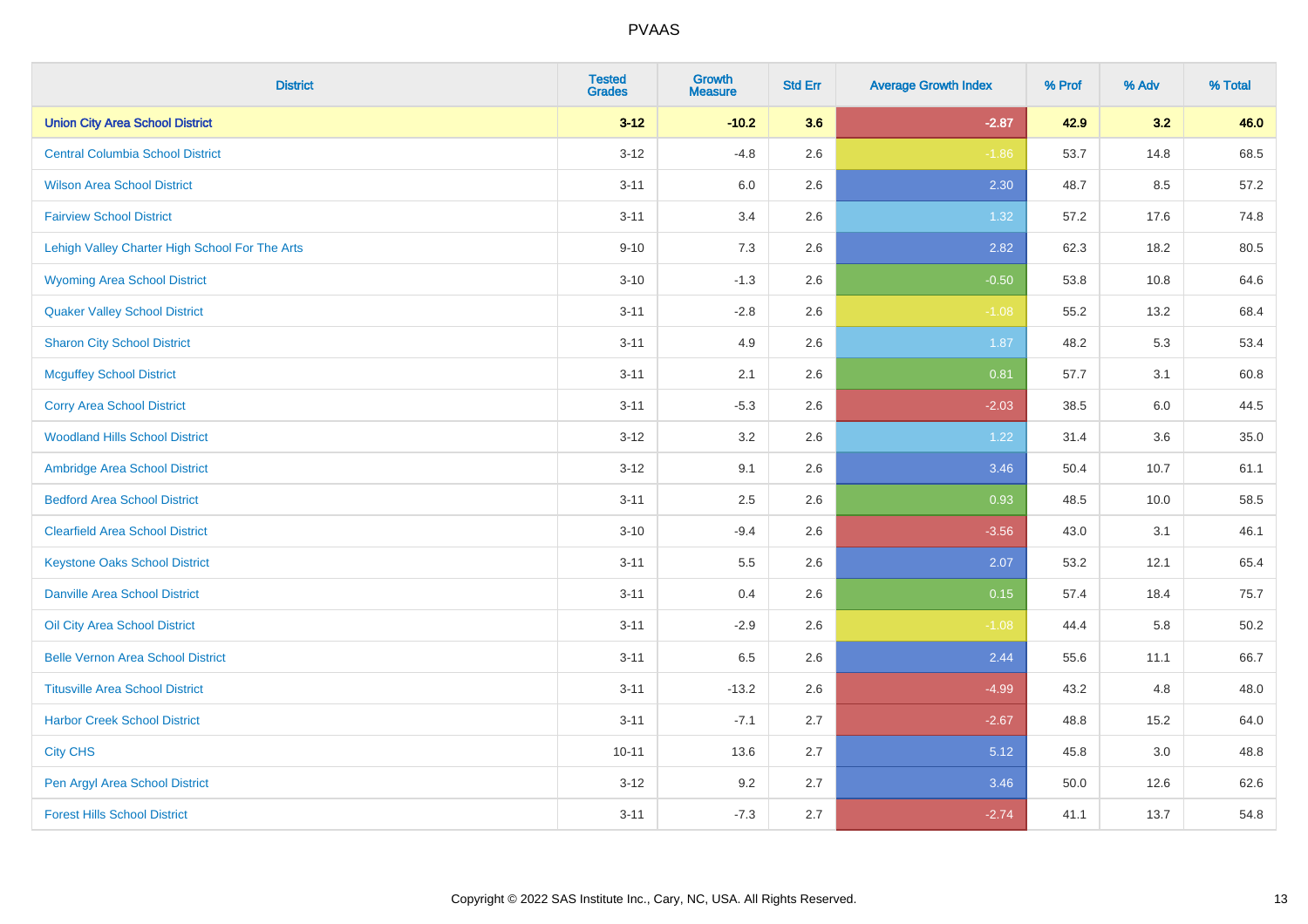| <b>District</b>                                  | <b>Tested</b><br><b>Grades</b> | <b>Growth</b><br><b>Measure</b> | <b>Std Err</b> | <b>Average Growth Index</b> | % Prof | % Adv   | % Total |
|--------------------------------------------------|--------------------------------|---------------------------------|----------------|-----------------------------|--------|---------|---------|
| <b>Union City Area School District</b>           | $3 - 12$                       | $-10.2$                         | 3.6            | $-2.87$                     | 42.9   | 3.2     | 46.0    |
| Jim Thorpe Area School District                  | $3 - 11$                       | $-5.8$                          | 2.7            | $-2.19$                     | 33.3   | 7.4     | 40.7    |
| <b>South Park School District</b>                | $3 - 11$                       | $-11.3$                         | 2.7            | $-4.23$                     | 53.5   | 13.7    | 67.3    |
| Penn Cambria School District                     | $3 - 11$                       | $-0.0$                          | 2.7            | $-0.01$                     | 61.5   | 7.7     | 69.2    |
| <b>Highlands School District</b>                 | $3 - 11$                       | $-7.4$                          | 2.7            | $-2.76$                     | 44.4   | 3.7     | 48.2    |
| Susquehanna Township School District             | $3 - 12$                       | $-5.8$                          | 2.7            | $-2.17$                     | 36.0   | 5.6     | 41.6    |
| <b>Deer Lakes School District</b>                | $3 - 11$                       | 17.0                            | 2.7            | 6.32                        | 61.5   | 16.4    | 77.9    |
| <b>Hopewell Area School District</b>             | $3 - 11$                       | 2.6                             | 2.7            | 0.97                        | 58.4   | 4.0     | 62.4    |
| <b>Wattsburg Area School District</b>            | $3 - 11$                       | 6.5                             | 2.7            | 2.43                        | 42.7   | 7.6     | 50.3    |
| Southern Tioga School District                   | $3 - 11$                       | $-11.5$                         | 2.7            | $-4.25$                     | 47.8   | 6.4     | 54.3    |
| <b>Brandywine Heights Area School District</b>   | $3 - 11$                       | $-4.9$                          | 2.7            | $-1.81$                     | 49.2   | 8.2     | 57.4    |
| <b>East Lycoming School District</b>             | $3 - 11$                       | $-6.0$                          | 2.7            | $-2.24$                     | 48.3   | 4.2     | 52.5    |
| <b>Annville-Cleona School District</b>           | $3 - 12$                       | $-12.1$                         | 2.7            | $-4.46$                     | 34.9   | $7.8\,$ | 42.6    |
| <b>Midd-West School District</b>                 | $3 - 11$                       | 10.3                            | 2.7            | 3.80                        | 58.0   | 13.4    | 71.4    |
| Community Academy Of Philadelphia Charter School | $3 - 11$                       | 5.8                             | 2.7            | 2.12                        | 26.7   | 0.9     | 27.6    |
| <b>MaST Community Charter School</b>             | $3 - 10$                       | $-4.1$                          | 2.7            | $-1.52$                     | 44.0   | 9.5     | 53.4    |
| <b>Chester-Upland School District</b>            | $3 - 11$                       | $-0.3$                          | 2.7            | $-0.09$                     | 13.8   | 0.8     | 14.6    |
| <b>Yough School District</b>                     | $3 - 10$                       | $-6.6$                          | 2.7            | $-2.43$                     | 50.8   | 4.0     | 54.8    |
| Huntingdon Area School District                  | $3 - 11$                       | $-2.0$                          | 2.7            | $-0.72$                     | 36.8   | 10.3    | 47.0    |
| Northern Lehigh School District                  | $3 - 12$                       | $-10.4$                         | 2.7            | $-3.82$                     | 28.0   | 9.3     | 37.3    |
| <b>Lake-Lehman School District</b>               | $3 - 11$                       | 10.8                            | 2.7            | 3.93                        | 55.3   | 7.9     | 63.2    |
| <b>Bald Eagle Area School District</b>           | $3 - 11$                       | $-2.1$                          | 2.7            | $-0.75$                     | 48.4   | 9.4     | 57.7    |
| <b>Girard School District</b>                    | $3 - 11$                       | $-0.6$                          | 2.7            | $-0.22$                     | 53.9   | 15.6    | 69.6    |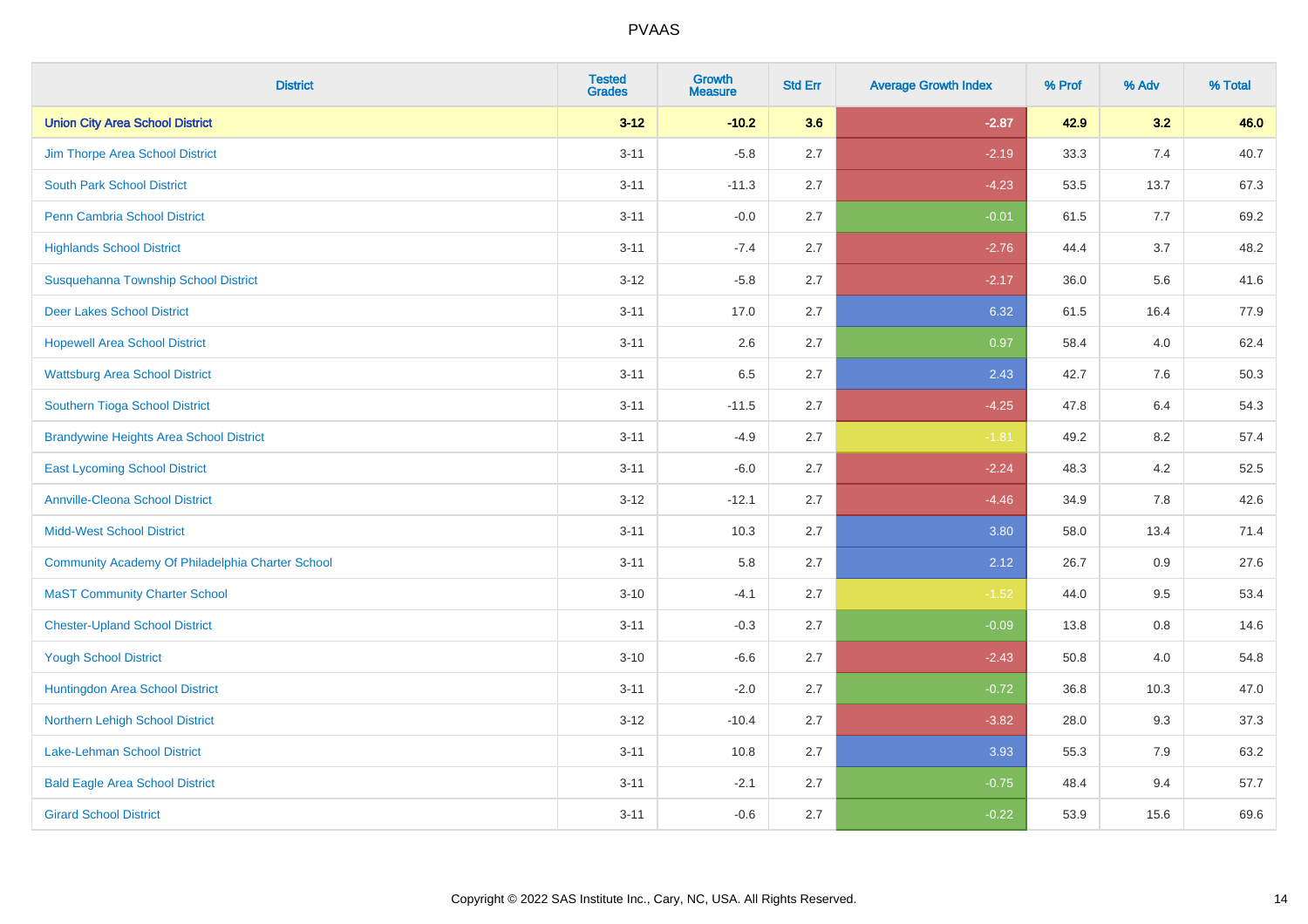| <b>District</b>                               | <b>Tested</b><br><b>Grades</b> | <b>Growth</b><br><b>Measure</b> | <b>Std Err</b> | <b>Average Growth Index</b> | % Prof | % Adv | % Total |
|-----------------------------------------------|--------------------------------|---------------------------------|----------------|-----------------------------|--------|-------|---------|
| <b>Union City Area School District</b>        | $3 - 12$                       | $-10.2$                         | 3.6            | $-2.87$                     | 42.9   | 3.2   | 46.0    |
| <b>Oley Valley School District</b>            | $3 - 11$                       | $-0.4$                          | $2.8\,$        | $-0.15$                     | 43.1   | 12.9  | 56.0    |
| <b>Washington School District</b>             | $3 - 11$                       | $-4.9$                          | 2.8            | $-1.76$                     | 30.1   | 2.4   | 32.5    |
| <b>Towanda Area School District</b>           | $3 - 11$                       | 4.0                             | $2.8\,$        | 1.44                        | 39.4   | 6.6   | 46.0    |
| <b>Greater Nanticoke Area School District</b> | $3-12$                         | 11.2                            | 2.8            | 4.01                        | 38.0   | 12.4  | 50.4    |
| <b>Susquenita School District</b>             | $3 - 11$                       | $-0.1$                          | 2.8            | $-0.01$                     | 47.7   | 10.1  | 57.8    |
| <b>Lakeland School District</b>               | $3 - 11$                       | 1.1                             | 2.8            | 0.38                        | 48.6   | 3.7   | 52.3    |
| <b>Westmont Hilltop School District</b>       | $3 - 11$                       | $-4.0$                          | $2.8\,$        | $-1.40$                     | 36.3   | 13.3  | 49.6    |
| <b>Derry Area School District</b>             | $3 - 11$                       | 13.2                            | 2.8            | 4.69                        | 60.0   | 12.5  | 72.5    |
| <b>Central Greene School District</b>         | $3 - 11$                       | $-1.6$                          | 2.8            | $-0.55$                     | 54.2   | 2.8   | 57.0    |
| Northern Tioga School District                | $3 - 12$                       | $-7.5$                          | 2.8            | $-2.64$                     | 54.0   | $1.2$ | 55.2    |
| <b>Franklin Area School District</b>          | $3 - 11$                       | 6.6                             | 2.8            | 2.34                        | 48.2   | 4.5   | 52.7    |
| <b>Palisades School District</b>              | $3 - 11$                       | $-8.7$                          | $2.8\,$        | $-3.06$                     | 53.8   | 6.7   | 60.5    |
| <b>Hanover Public School District</b>         | $3 - 11$                       | 5.2                             | 2.8            | 1.83                        | 52.2   | 14.4  | 66.7    |
| <b>Loyalsock Township School District</b>     | $3 - 12$                       | 4.2                             | 2.8            | 1.47                        | 54.3   | 2.1   | 56.4    |
| <b>Tulpehocken Area School District</b>       | $3 - 12$                       | $-13.7$                         | $2.8\,$        | $-4.81$                     | 36.7   | 2.8   | 39.4    |
| <b>Bermudian Springs School District</b>      | $3 - 11$                       | $-5.5$                          | 2.9            | $-1.94$                     | 56.4   | 6.8   | 63.2    |
| <b>Greenville Area School District</b>        | $3 - 11$                       | 0.7                             | 2.9            | 0.26                        | 53.4   | 6.9   | 60.3    |
| <b>Tech Freire Charter School</b>             | $9 - 11$                       | 9.3                             | 2.9            | 3.26                        | 18.0   | 1.1   | 19.1    |
| <b>Richland School District</b>               | $3 - 11$                       | 6.7                             | 2.9            | 2.33                        | 62.2   | 19.2  | 81.4    |
| <b>Avon Grove Charter School</b>              | $3 - 11$                       | 9.0                             | 2.9            | 3.13                        | 58.8   | 16.7  | 75.5    |
| <b>Upper Adams School District</b>            | $3 - 11$                       | 1.3                             | 2.9            | 0.47                        | 55.2   | 8.6   | 63.8    |
| <b>General Mclane School District</b>         | $3 - 11$                       | 3.1                             | 2.9            | 1.07                        | 62.3   | 4.9   | 67.2    |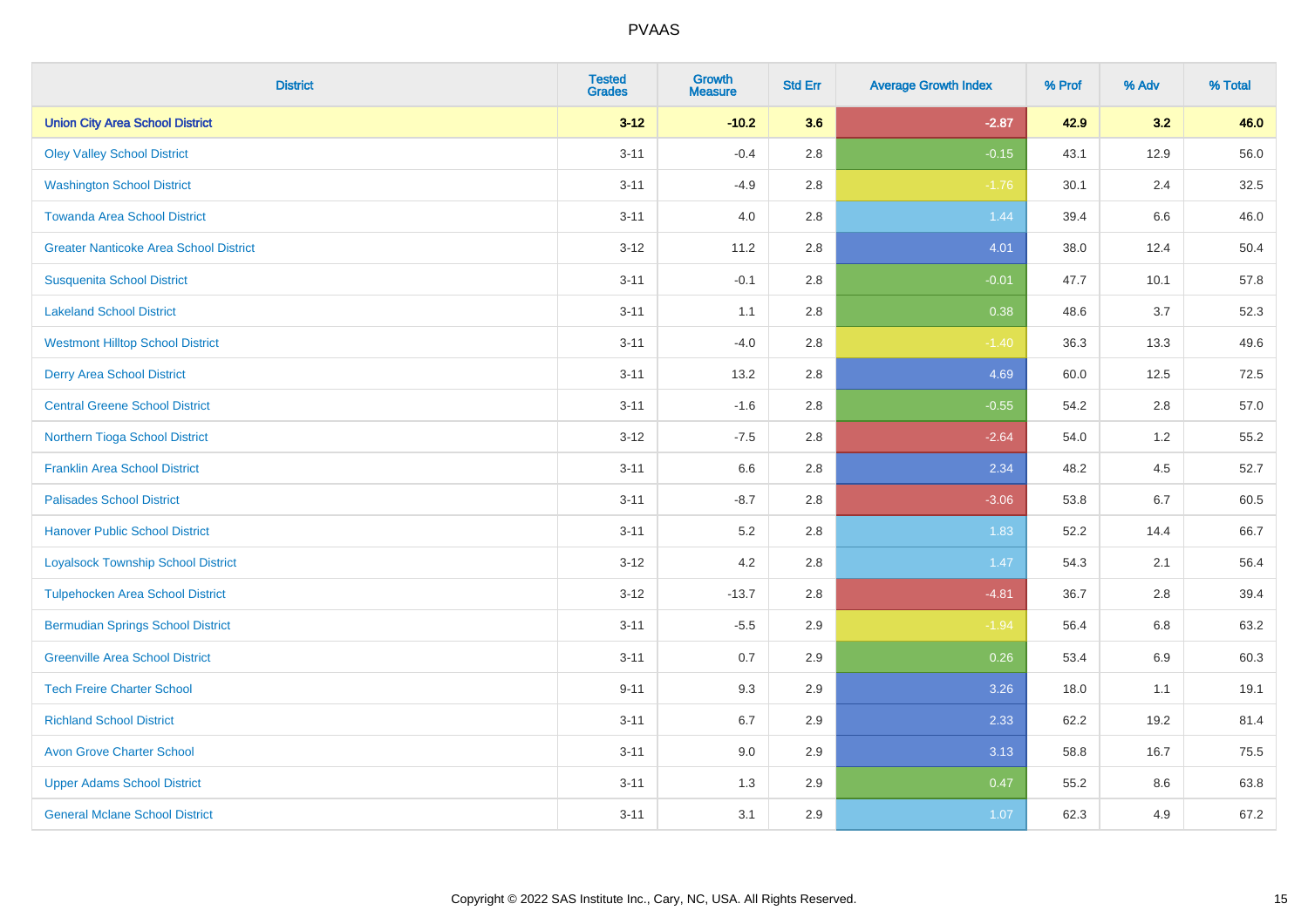| <b>District</b>                                    | <b>Tested</b><br><b>Grades</b> | Growth<br><b>Measure</b> | <b>Std Err</b> | <b>Average Growth Index</b> | % Prof | % Adv   | % Total |
|----------------------------------------------------|--------------------------------|--------------------------|----------------|-----------------------------|--------|---------|---------|
| <b>Union City Area School District</b>             | $3 - 12$                       | $-10.2$                  | 3.6            | $-2.87$                     | 42.9   | 3.2     | 46.0    |
| <b>Punxsutawney Area School District</b>           | $3 - 11$                       | 4.2                      | 2.9            | 1.45                        | 55.0   | $5.5\,$ | 60.6    |
| Philadelphia Electrical & Tech Charter High School | $10 - 10$                      | $-0.5$                   | 2.9            | $-0.15$                     | 8.8    | 0.0     | 8.8     |
| <b>Western Wayne School District</b>               | $3 - 11$                       | 5.6                      | 2.9            | 1.93                        | 41.3   | 17.4    | 58.7    |
| <b>Pine Grove Area School District</b>             | $3 - 11$                       | $-7.7$                   | 2.9            | $-2.66$                     | 42.3   | 7.7     | 50.0    |
| <b>West Mifflin Area School District</b>           | $3 - 12$                       | $-12.3$                  | 2.9            | $-4.22$                     | 39.7   | 10.3    | 50.0    |
| <b>Neshannock Township School District</b>         | $3 - 10$                       | $-9.7$                   | 2.9            | $-3.34$                     | 62.4   | 5.6     | 67.9    |
| <b>Penns Valley Area School District</b>           | $3 - 12$                       | 14.0                     | 2.9            | 4.80                        | 41.9   | 23.1    | 65.0    |
| Philadelphia Academy Charter School                | $3 - 11$                       | $-8.9$                   | 2.9            | $-3.04$                     | 50.5   | 2.9     | 53.4    |
| <b>Chestnut Ridge School District</b>              | $3 - 12$                       | $-3.4$                   | 2.9            | $-1.17$                     | 46.6   | 5.8     | 52.4    |
| New Hope-Solebury School District                  | $3 - 11$                       | 7.5                      | 2.9            | 2.57                        | 68.2   | 22.7    | 90.9    |
| <b>Dunmore School District</b>                     | $3 - 11$                       | $-7.7$                   | 2.9            | $-2.62$                     | 34.0   | 7.2     | 41.2    |
| Karns City Area School District                    | $3 - 11$                       | $-6.0$                   | 2.9            | $-2.03$                     | 53.1   | 8.3     | 61.5    |
| <b>Mid Valley School District</b>                  | $3 - 10$                       | $-1.7$                   | 3.0            | $-0.55$                     | 45.1   | $7.8\,$ | 52.9    |
| <b>Riverside School District</b>                   | $3 - 11$                       | $-3.2$                   | 3.0            | $-1.09$                     | 43.0   | 9.0     | 52.0    |
| Southern Columbia Area School District             | $3 - 11$                       | $-14.6$                  | 3.0            | $-4.92$                     | 55.0   | 4.0     | 59.0    |
| <b>Camp Hill School District</b>                   | $3 - 12$                       | 2.3                      | 3.0            | 0.78                        | 53.6   | 17.5    | 71.1    |
| <b>Charleroi School District</b>                   | $3 - 11$                       | $-2.6$                   | 3.0            | $-0.86$                     | 55.7   | 7.4     | 63.1    |
| <b>Freedom Area School District</b>                | $3 - 11$                       | $-7.1$                   | 3.0            | $-2.37$                     | 43.8   | 4.2     | 47.9    |
| <b>Palmerton Area School District</b>              | $3 - 11$                       | $-1.2$                   | 3.0            | $-0.39$                     | 57.4   | 5.0     | 62.4    |
| <b>Columbia-Montour AVTS</b>                       | $9 - 10$                       | $-12.5$                  | 3.0            | $-4.16$                     | 22.3   | 0.6     | 22.9    |
| <b>Blairsville-Saltsburg School District</b>       | $3 - 11$                       | $-8.0$                   | 3.0            | $-2.68$                     | 37.3   | 7.0     | 44.3    |
| <b>Iroquois School District</b>                    | $3 - 11$                       | 13.1                     | 3.0            | 4.35                        | 48.2   | 7.8     | 56.0    |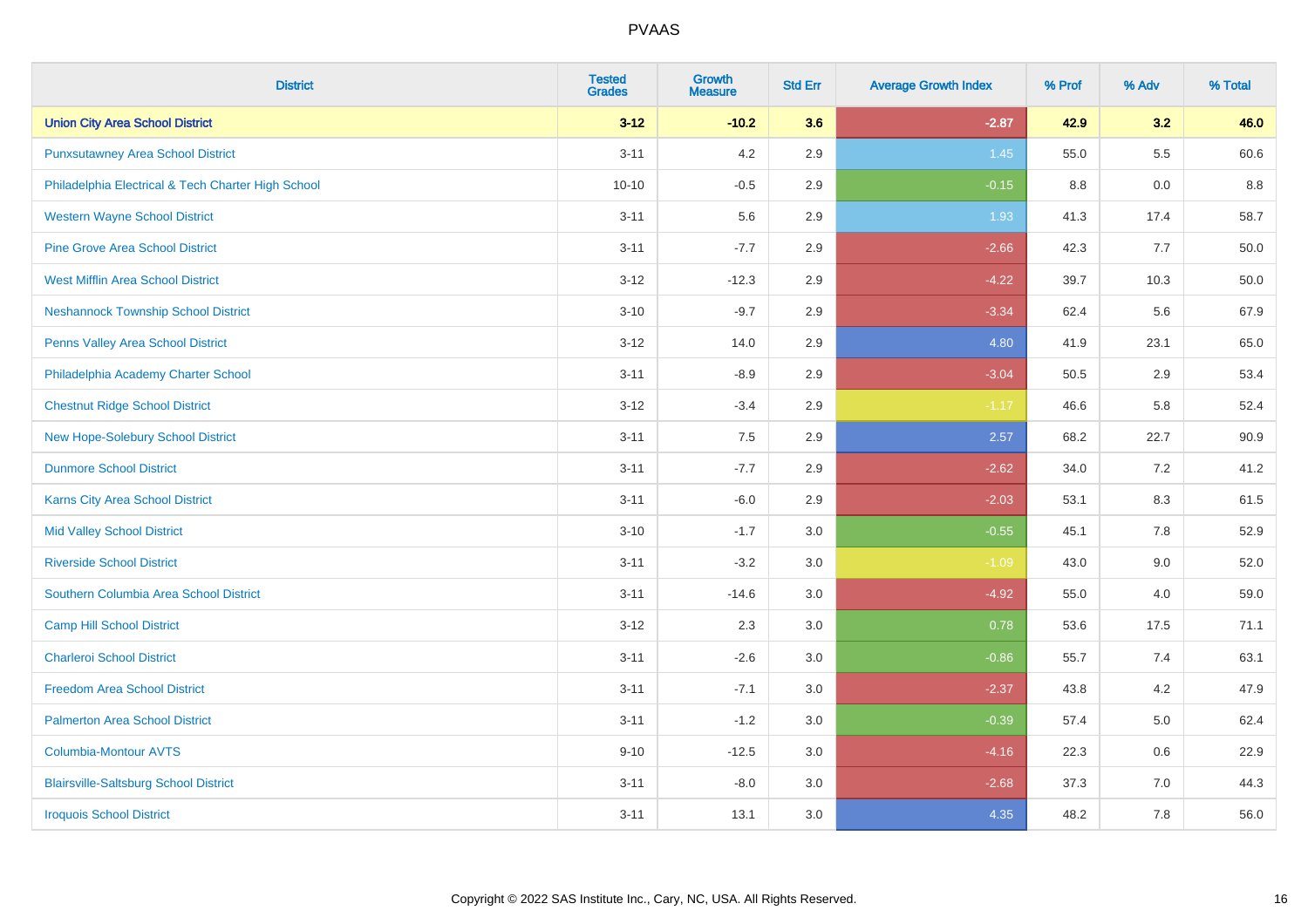| <b>District</b>                                | <b>Tested</b><br><b>Grades</b> | <b>Growth</b><br><b>Measure</b> | <b>Std Err</b> | <b>Average Growth Index</b> | % Prof | % Adv   | % Total |
|------------------------------------------------|--------------------------------|---------------------------------|----------------|-----------------------------|--------|---------|---------|
| <b>Union City Area School District</b>         | $3 - 12$                       | $-10.2$                         | 3.6            | $-2.87$                     | 42.9   | 3.2     | 46.0    |
| Catasauqua Area School District                | $3 - 12$                       | $-12.1$                         | 3.0            | $-4.00$                     | 36.8   | 7.6     | 44.3    |
| <b>Wellsboro Area School District</b>          | $3 - 11$                       | $-12.4$                         | 3.0            | $-4.11$                     | 49.2   | 11.9    | 61.1    |
| Wilmington Area School District                | $3 - 11$                       | 7.5                             | 3.0            | 2.48                        | 55.1   | 5.1     | 60.2    |
| <b>Bloomsburg Area School District</b>         | $3 - 10$                       | 0.7                             | 3.0            | 0.23                        | 55.9   | 11.8    | 67.6    |
| <b>Riverside Beaver County School District</b> | $3 - 11$                       | $-14.0$                         | 3.0            | $-4.64$                     | 49.4   | 8.8     | 58.2    |
| <b>Montrose Area School District</b>           | $3 - 10$                       | $-5.5$                          | 3.0            | $-1.82$                     | 46.7   | 5.4     | 52.2    |
| <b>Cranberry Area School District</b>          | $3 - 12$                       | 9.2                             | 3.0            | 3.04                        | 47.5   | 10.2    | 57.6    |
| <b>Brookville Area School District</b>         | $3 - 11$                       | 6.9                             | 3.0            | 2.30                        | 55.2   | 15.6    | 70.8    |
| <b>Warrior Run School District</b>             | $3 - 11$                       | 4.6                             | 3.0            | 1.51                        | 40.9   | 8.1     | 49.0    |
| <b>Forest City Regional School District</b>    | $3 - 12$                       | $-6.0$                          | 3.0            | $-1.96$                     | 44.1   | 0.0     | 44.1    |
| <b>Tacony Academy Charter School</b>           | $3 - 11$                       | $-14.7$                         | 3.0            | $-4.82$                     | 22.4   | 1.8     | 24.1    |
| Perseus House Charter School Of Excellence     | $6 - 11$                       | $-5.2$                          | 3.0            | $-1.72$                     | 16.5   | $0.0\,$ | 16.5    |
| Mastery Charter School - Shoemaker Campus      | $7 - 10$                       | 4.1                             | 3.0            | 1.34                        | 20.9   | 3.3     | 24.2    |
| <b>Brentwood Borough School District</b>       | $3 - 11$                       | $-5.3$                          | 3.0            | $-1.72$                     | 52.0   | 6.1     | 58.2    |
| <b>Burrell School District</b>                 | $3 - 11$                       | 4.5                             | 3.1            | 1.48                        | 58.5   | 13.8    | 72.3    |
| <b>North East School District</b>              | $3 - 11$                       | $-9.3$                          | 3.1            | $-3.02$                     | 62.6   | 14.4    | 77.0    |
| <b>Mohawk Area School District</b>             | $3 - 11$                       | $-7.5$                          | 3.1            | $-2.45$                     | 49.4   | 11.0    | 60.4    |
| <b>Mount Carmel Area School District</b>       | $3 - 11$                       | $-0.6$                          | 3.1            | $-0.18$                     | 45.3   | 2.1     | 47.4    |
| <b>Ligonier Valley School District</b>         | $3 - 11$                       | 4.2                             | 3.1            | 1.34                        | 59.1   | 10.3    | 69.5    |
| <b>Unionville-Chadds Ford School District</b>  | $3 - 11$                       | 17.1                            | 3.1            | 5.51                        | 68.1   | 13.2    | 81.3    |
| <b>Mount Union Area School District</b>        | $3 - 10$                       | $-6.1$                          | 3.1            | $-1.97$                     | 32.2   | 3.4     | 35.6    |
| <b>Marion Center Area School District</b>      | $3 - 10$                       | $-12.0$                         | 3.1            | $-3.87$                     | 33.7   | 1.1     | 34.8    |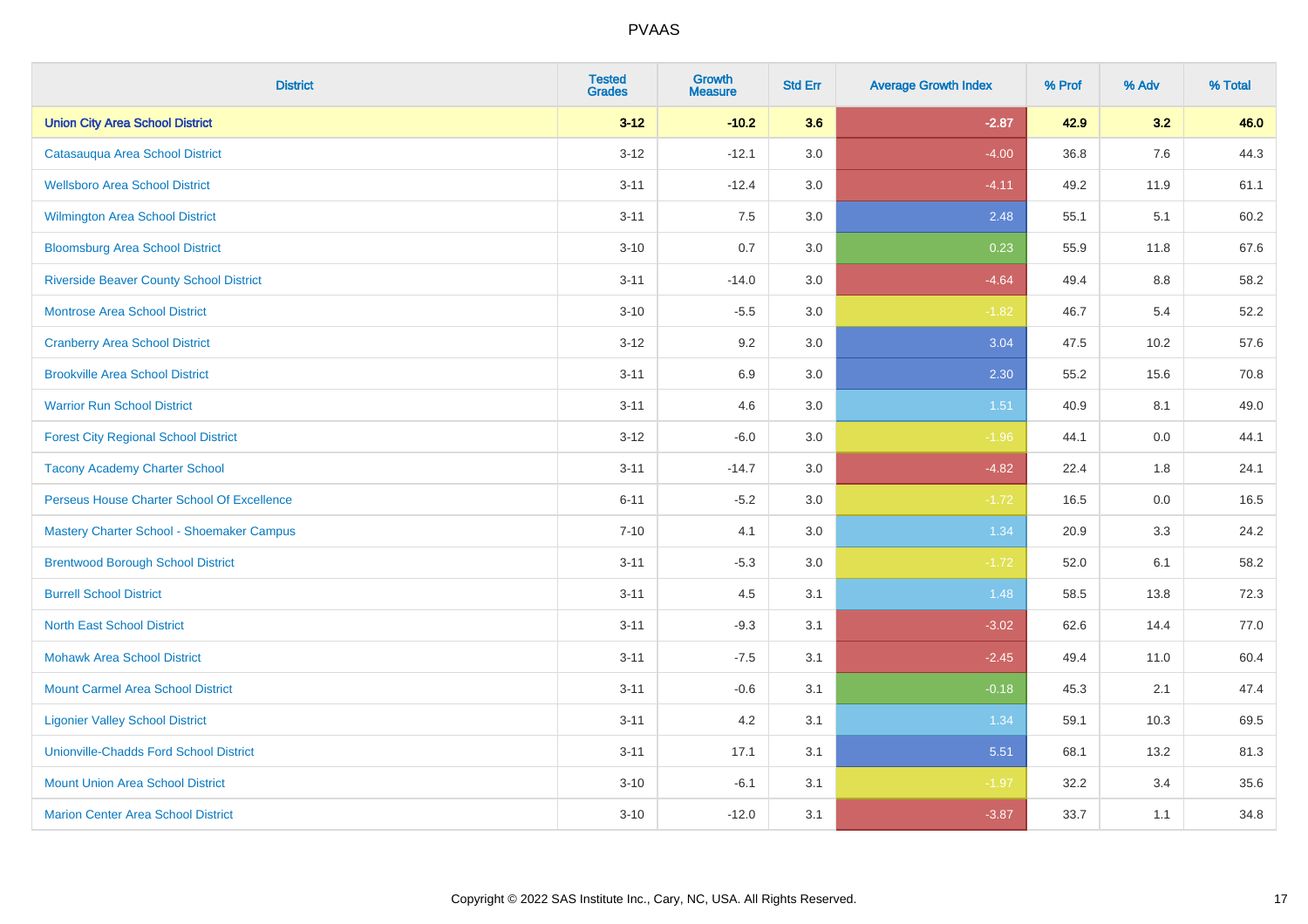| <b>District</b>                                   | <b>Tested</b><br><b>Grades</b> | <b>Growth</b><br><b>Measure</b> | <b>Std Err</b> | <b>Average Growth Index</b> | % Prof | % Adv   | % Total |
|---------------------------------------------------|--------------------------------|---------------------------------|----------------|-----------------------------|--------|---------|---------|
| <b>Union City Area School District</b>            | $3 - 12$                       | $-10.2$                         | 3.6            | $-2.87$                     | 42.9   | 3.2     | 46.0    |
| <b>Laurel School District</b>                     | $3 - 11$                       | 1.8                             | 3.1            | 0.59                        | 70.1   | 2.3     | 72.4    |
| Cambria Heights School District                   | $3 - 10$                       | $-4.1$                          | 3.1            | $-1.32$                     | 51.0   | 6.0     | 57.0    |
| <b>Executive Education Academy Charter School</b> | $3 - 10$                       | $-6.5$                          | 3.1            | $-2.08$                     | 23.7   | $2.2\,$ | 25.8    |
| <b>Avonworth School District</b>                  | $3 - 10$                       | $-12.6$                         | 3.1            | $-4.01$                     | 59.8   | 4.6     | 64.4    |
| <b>New Brighton Area School District</b>          | $3 - 11$                       | 4.6                             | 3.1            | 1.47                        | 60.9   | 5.8     | 66.7    |
| Schuylkill Haven Area School District             | $3 - 11$                       | $-15.3$                         | 3.1            | $-4.87$                     | 49.7   | 2.4     | 52.1    |
| <b>Kane Area School District</b>                  | $3 - 10$                       | $-3.7$                          | 3.2            | $-1.17$                     | 39.5   | 9.9     | 49.4    |
| <b>Bellwood-Antis School District</b>             | $3 - 10$                       | $-1.2$                          | 3.2            | $-0.39$                     | 55.1   | 10.1    | 65.2    |
| <b>Canton Area School District</b>                | $3 - 11$                       | $-5.5$                          | 3.2            | $-1.75$                     | 40.7   | 2.3     | 43.0    |
| <b>Wilkes-Barre Area School District</b>          | $3 - 11$                       | 0.1                             | 3.2            | 0.02                        | 35.5   | 5.4     | 40.9    |
| <b>Upper Dauphin Area School District</b>         | $3 - 11$                       | $-6.3$                          | 3.2            | $-1.98$                     | 37.4   | 4.8     | 42.2    |
| <b>Uniontown Area School District</b>             | $3 - 11$                       | 6.0                             | 3.2            | 1.87                        | 62.4   | 5.9     | 68.2    |
| <b>Pequea Valley School District</b>              | $3 - 11$                       | $-5.8$                          | 3.2            | $-1.80$                     | 39.8   | 9.1     | 48.9    |
| <b>Line Mountain School District</b>              | $3 - 11$                       | 4.1                             | 3.2            | 1.27                        | 52.9   | 9.2     | 62.1    |
| <b>Windber Area School District</b>               | $3 - 11$                       | $-7.2$                          | 3.2            | $-2.24$                     | 55.4   | $7.2\,$ | 62.6    |
| <b>Kutztown Area School District</b>              | $3 - 12$                       | $-0.2$                          | 3.2            | $-0.05$                     | 55.4   | 13.3    | 68.7    |
| <b>Springfield Township School District</b>       | $3 - 11$                       | $-18.9$                         | 3.2            | $-5.88$                     | 62.6   | 3.6     | 66.3    |
| <b>South Allegheny School District</b>            | $3 - 11$                       | $-8.8$                          | 3.2            | $-2.70$                     | 40.5   | 0.0     | 40.5    |
| <b>Bentworth School District</b>                  | $3 - 11$                       | 5.7                             | 3.2            | 1.75                        | 44.2   | 19.5    | 63.6    |
| Southern Huntingdon County School District        | $3 - 11$                       | $-12.9$                         | 3.2            | $-3.98$                     | 32.5   | 2.5     | 35.0    |
| <b>MaST Community Charter School II</b>           | $3 - 10$                       | 4.4                             | 3.2            | 1.37                        | 28.4   | 3.4     | 31.8    |
| <b>Ellwood City Area School District</b>          | $3 - 11$                       | $-4.2$                          | 3.2            | $-1.29$                     | 54.1   | 14.1    | 68.2    |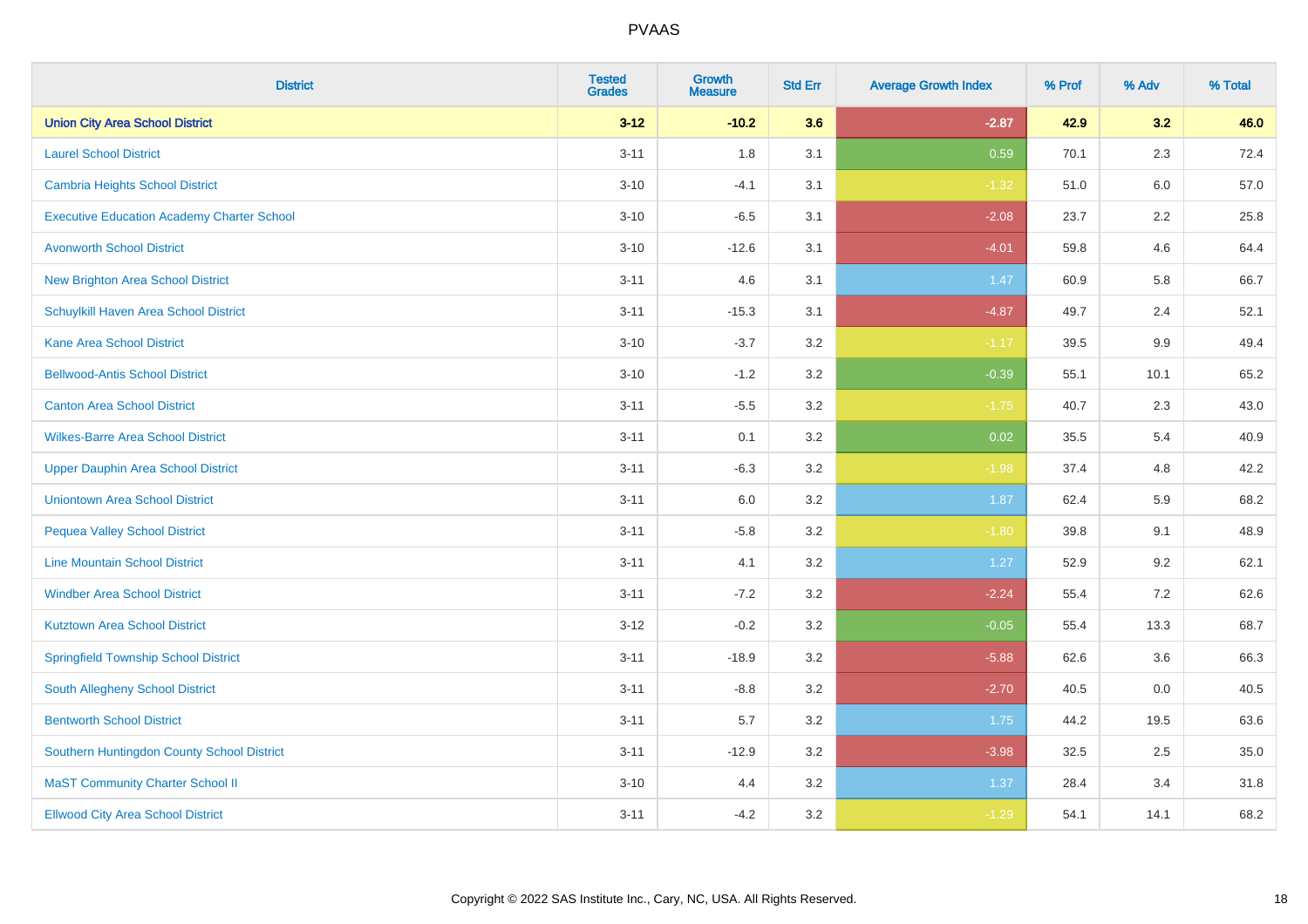| <b>District</b>                              | <b>Tested</b><br><b>Grades</b> | <b>Growth</b><br><b>Measure</b> | <b>Std Err</b> | <b>Average Growth Index</b> | % Prof | % Adv   | % Total |
|----------------------------------------------|--------------------------------|---------------------------------|----------------|-----------------------------|--------|---------|---------|
| <b>Union City Area School District</b>       | $3 - 12$                       | $-10.2$                         | 3.6            | $-2.87$                     | 42.9   | 3.2     | 46.0    |
| Renaissance Academy Charter School           | $3 - 11$                       | 8.3                             | 3.3            | 2.54                        | 45.6   | 22.8    | 68.4    |
| <b>Elk Lake School District</b>              | $3 - 11$                       | $-4.0$                          | 3.3            | $-1.23$                     | 46.2   | 3.3     | 49.4    |
| <b>Panther Valley School District</b>        | $3 - 12$                       | $-0.6$                          | 3.3            | $-0.19$                     | 47.9   | 4.3     | 52.1    |
| <b>Carlynton School District</b>             | $3 - 11$                       | 7.3                             | 3.3            | 2.22                        | 41.0   | 10.5    | 51.6    |
| Shenango Area School District                | $3 - 11$                       | $-2.6$                          | 3.3            | $-0.79$                     | 50.6   | 13.9    | 64.6    |
| <b>Big Beaver Falls Area School District</b> | $3 - 11$                       | $-3.9$                          | 3.3            | $-1.18$                     | 34.1   | 3.5     | 37.6    |
| <b>Wyalusing Area School District</b>        | $3 - 12$                       | $8.8\,$                         | 3.3            | 2.68                        | 54.6   | 11.7    | 66.2    |
| <b>Northern Cambria School District</b>      | $3 - 11$                       | 10.0                            | 3.3            | 3.04                        | 47.4   | 5.1     | 52.6    |
| <b>Keystone School District</b>              | $3 - 11$                       | 3.1                             | 3.3            | 0.94                        | 50.6   | 6.5     | 57.1    |
| <b>Bethlehem-Center School District</b>      | $3 - 10$                       | 8.1                             | 3.3            | 2.46                        | 35.1   | 1.4     | 36.5    |
| <b>Moniteau School District</b>              | $3 - 11$                       | $-11.8$                         | 3.3            | $-3.56$                     | 50.0   | 6.3     | 56.3    |
| <b>Carmichaels Area School District</b>      | $3 - 10$                       | $-9.3$                          | 3.3            | $-2.81$                     | 35.1   | 1.4     | 36.5    |
| <b>Mercer Area School District</b>           | $3 - 11$                       | $-0.2$                          | 3.3            | $-0.06$                     | 56.0   | $8.0\,$ | 64.0    |
| <b>Carbondale Area School District</b>       | $3 - 10$                       | 7.4                             | 3.3            | 2.25                        | 56.6   | 2.6     | 59.2    |
| <b>KIPP Dubois Charter School</b>            | $9 - 10$                       | 4.7                             | 3.3            | 1.40                        | 31.0   | 1.4     | 32.4    |
| Philipsburg-Osceola Area School District     | $3 - 11$                       | $-24.8$                         | 3.3            | $-7.43$                     | 19.7   | 2.6     | 22.4    |
| South Side Area School District              | $3 - 11$                       | $-1.6$                          | 3.3            | $-0.48$                     | 50.0   | 6.8     | 56.8    |
| <b>East Allegheny School District</b>        | $3 - 11$                       | $-6.3$                          | 3.3            | $-1.87$                     | 31.9   | 9.7     | 41.7    |
| Conemaugh Township Area School District      | $3 - 12$                       | $-3.7$                          | 3.4            | $-1.09$                     | 53.8   | 17.6    | 71.4    |
| <b>North Pocono School District</b>          | $3 - 11$                       | $-2.3$                          | 3.4            | $-0.68$                     | 52.0   | 16.4    | 68.5    |
| <b>Everett Area School District</b>          | $3 - 11$                       | 5.0                             | 3.4            | 1.47                        | 60.5   | 1.3     | 61.8    |
| <b>Troy Area School District</b>             | $3 - 10$                       | $-4.3$                          | 3.4            | $-1.26$                     | 43.2   | 5.7     | 48.9    |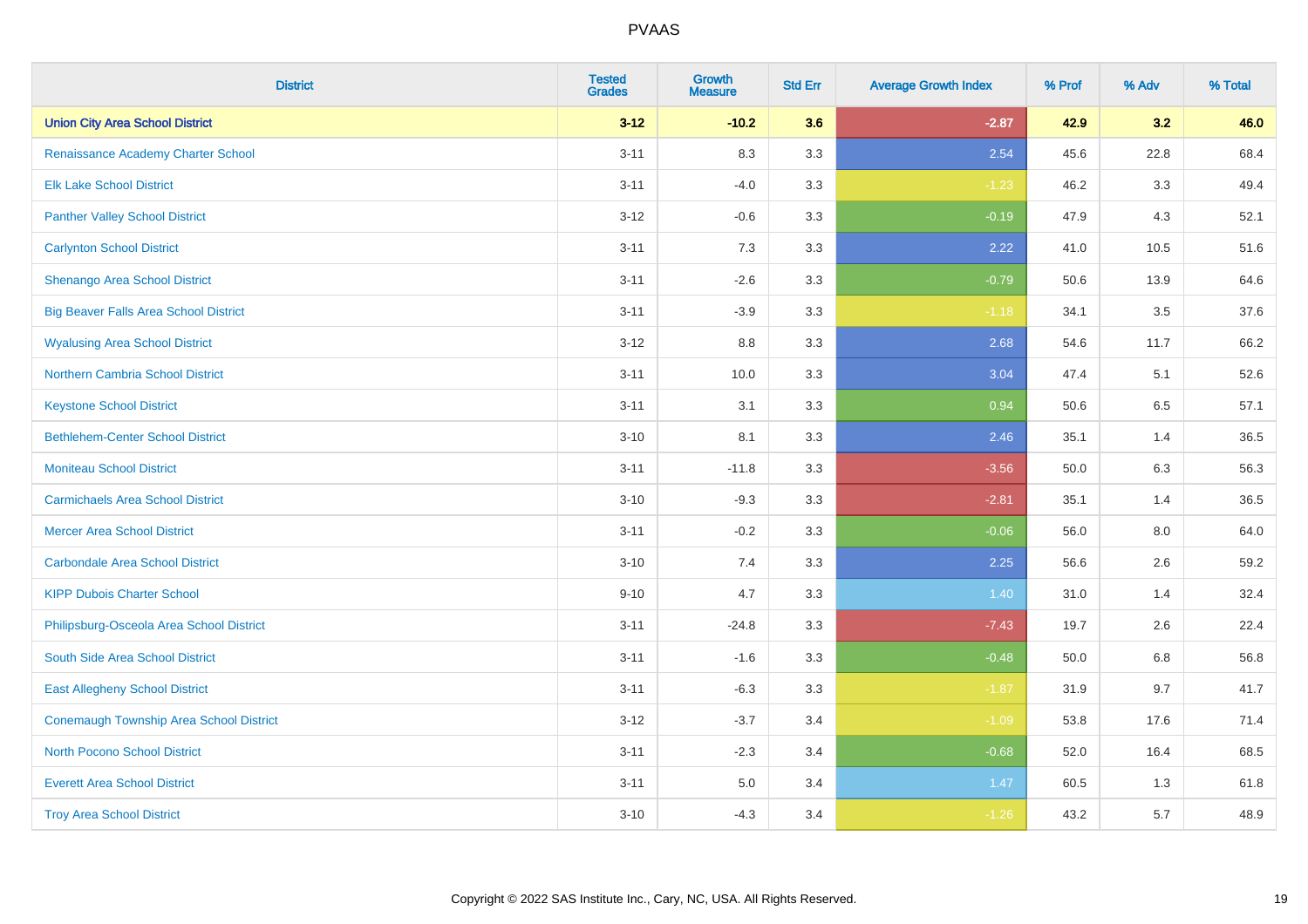| <b>District</b>                                | <b>Tested</b><br><b>Grades</b> | <b>Growth</b><br><b>Measure</b> | <b>Std Err</b> | <b>Average Growth Index</b> | % Prof | % Adv   | % Total |
|------------------------------------------------|--------------------------------|---------------------------------|----------------|-----------------------------|--------|---------|---------|
| <b>Union City Area School District</b>         | $3 - 12$                       | $-10.2$                         | 3.6            | $-2.87$                     | 42.9   | 3.2     | 46.0    |
| <b>Fairfield Area School District</b>          | $3 - 11$                       | $-5.6$                          | 3.4            | $-1.66$                     | 57.9   | $4.0\,$ | 61.8    |
| <b>Bristol Borough School District</b>         | $3 - 12$                       | $-4.3$                          | 3.4            | $-1.27$                     | 39.7   | 1.3     | 41.0    |
| <b>Reynolds School District</b>                | $3 - 10$                       | 0.5                             | 3.4            | 0.16                        | 52.1   | 7.0     | 59.2    |
| <b>Burgettstown Area School District</b>       | $3 - 11$                       | $-2.1$                          | 3.4            | $-0.62$                     | 50.0   | 1.4     | 51.4    |
| <b>Redbank Valley School District</b>          | $3 - 11$                       | $-9.5$                          | 3.4            | $-2.77$                     | 31.5   | 4.9     | 36.4    |
| Old Forge School District                      | $3 - 12$                       | $-5.9$                          | 3.4            | $-1.73$                     | 52.9   | 7.1     | 60.0    |
| <b>United School District</b>                  | $3 - 11$                       | 2.1                             | 3.4            | 0.63                        | 60.3   | 6.6     | 66.9    |
| <b>Steel Valley School District</b>            | $3 - 11$                       | 6.5                             | 3.4            | 1.89                        | 50.7   | 5.6     | 56.3    |
| <b>Mastery Charter School - Hardy Williams</b> | $3 - 11$                       | 11.4                            | 3.4            | 3.33                        | 44.3   | 5.7     | 50.0    |
| <b>Williams Valley School District</b>         | $3 - 11$                       | $-7.3$                          | 3.4            | $-2.13$                     | 23.2   | 0.0     | 23.2    |
| <b>Moshannon Valley School District</b>        | $3 - 10$                       | $-7.0$                          | 3.4            | $-2.01$                     | 48.5   | 0.0     | 48.5    |
| Maritime Academy Charter School                | $3 - 10$                       | $-11.4$                         | 3.5            | $-3.29$                     | 15.2   | 0.0     | 15.2    |
| <b>Central Fulton School District</b>          | $3 - 11$                       | $-0.5$                          | 3.5            | $-0.14$                     | 51.4   | 8.6     | 60.0    |
| <b>Newport School District</b>                 | $3 - 12$                       | 1.4                             | 3.5            | 0.41                        | 51.5   | 10.3    | 61.8    |
| <b>Steelton-Highspire School District</b>      | $3 - 11$                       | $-11.8$                         | 3.5            | $-3.40$                     | 14.5   | $0.0\,$ | 14.5    |
| <b>North Star School District</b>              | $3 - 11$                       | $-8.7$                          | 3.5            | $-2.51$                     | 47.8   | 6.0     | 53.7    |
| <b>Columbia Borough School District</b>        | $3 - 12$                       | $-3.1$                          | 3.5            | $-0.89$                     | 29.5   | 1.9     | 31.4    |
| Pennsylvania Virtual Charter School            | $3 - 11$                       | 11.8                            | 3.5            | 3.37                        | 56.5   | 11.1    | 67.6    |
| Lackawanna Trail School District               | $3 - 10$                       | $-21.7$                         | 3.5            | $-6.20$                     | 38.5   | 1.5     | 40.0    |
| <b>Sayre Area School District</b>              | $3 - 11$                       | 11.2                            | 3.5            | 3.20                        | 52.2   | 7.5     | 59.7    |
| <b>Northwestern School District</b>            | $3 - 11$                       | $-24.9$                         | 3.5            | $-7.13$                     | 42.6   | 2.9     | 45.6    |
| Multicultural Academy Charter School           | $9 - 11$                       | 9.5                             | 3.5            | 2.69                        | 22.0   | 0.0     | 22.0    |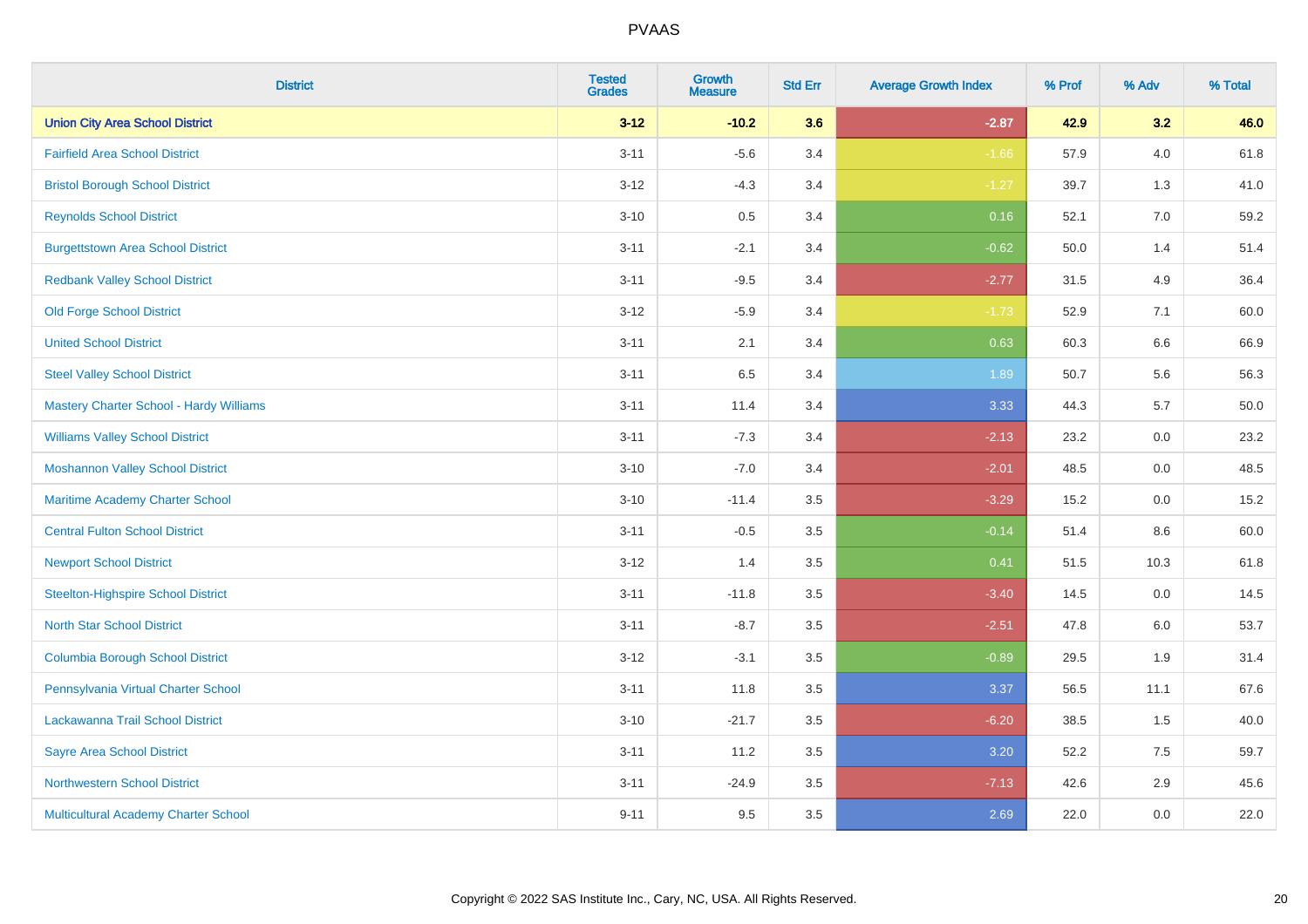| <b>District</b>                                | <b>Tested</b><br><b>Grades</b> | <b>Growth</b><br><b>Measure</b> | <b>Std Err</b> | <b>Average Growth Index</b> | % Prof | % Adv   | % Total |
|------------------------------------------------|--------------------------------|---------------------------------|----------------|-----------------------------|--------|---------|---------|
| <b>Union City Area School District</b>         | $3 - 12$                       | $-10.2$                         | 3.6            | $-2.87$                     | 42.9   | 3.2     | 46.0    |
| Juniata Valley School District                 | $3 - 11$                       | $-3.9$                          | 3.5            | $-1.10$                     | 44.4   | $3.5\,$ | 47.8    |
| <b>Sharpsville Area School District</b>        | $3 - 11$                       | $-1.4$                          | 3.5            | $-0.40$                     | 55.2   | 13.4    | 68.7    |
| <b>Mountain View School District</b>           | $3 - 11$                       | 20.9                            | $3.5\,$        | 5.91                        | 57.8   | 20.3    | 78.1    |
| <b>Purchase Line School District</b>           | $3 - 12$                       | 1.7                             | 3.5            | 0.47                        | 43.1   | 5.4     | 48.5    |
| <b>Chartiers-Houston School District</b>       | $3 - 10$                       | $-8.6$                          | 3.5            | $-2.41$                     | 59.7   | 4.5     | 64.2    |
| <b>Union City Area School District</b>         | $3 - 12$                       | $-10.2$                         | 3.6            | $-2.87$                     | 42.9   | 3.2     | 46.0    |
| <b>Carbon Career &amp; Technical Institute</b> | $9 - 11$                       | $-5.7$                          | 3.6            | $-1.59$                     | 34.5   | $1.2$   | 35.7    |
| <b>Southmoreland School District</b>           | $3 - 11$                       | $-8.3$                          | 3.6            | $-2.32$                     | 56.8   | 7.2     | 64.0    |
| <b>Brockway Area School District</b>           | $3 - 11$                       | 0.6                             | 3.6            | 0.16                        | 49.2   | 7.7     | 56.9    |
| <b>Portage Area School District</b>            | $3 - 10$                       | $-8.1$                          | 3.6            | $-2.26$                     | 40.6   | 9.4     | 50.0    |
| <b>Salisbury Township School District</b>      | $3 - 11$                       | 6.3                             | 3.6            | 1.77                        | 46.2   | 6.6     | 52.8    |
| Propel Charter School - Braddock Hills         | $3 - 11$                       | $-13.6$                         | 3.6            | $-3.81$                     | 9.7    | 1.6     | 11.3    |
| <b>Lawrence County CTC</b>                     | $10 - 11$                      | $-21.7$                         | 3.6            | $-6.05$                     | 19.8   | $0.0\,$ | 19.8    |
| <b>Homer-Center School District</b>            | $3 - 11$                       | 9.7                             | 3.6            | 2.70                        | 45.1   | 17.2    | 62.3    |
| Montgomery Area School District                | $3 - 11$                       | 10.7                            | 3.6            | 2.96                        | 48.7   | 12.4    | 61.1    |
| Northern Bedford County School District        | $3 - 11$                       | 16.5                            | 3.6            | 4.58                        | 51.7   | 20.0    | 71.7    |
| <b>Mahanoy Area School District</b>            | $3 - 10$                       | $-9.0$                          | 3.6            | $-2.49$                     | 26.2   | 1.6     | 27.9    |
| <b>Blue Ridge School District</b>              | $3 - 11$                       | $-0.5$                          | 3.6            | $-0.12$                     | 44.6   | 3.1     | 47.7    |
| California Area School District                | $3 - 10$                       | $-7.3$                          | 3.6            | $-2.02$                     | 42.6   | $9.8\,$ | 52.5    |
| <b>Port Allegany School District</b>           | $3 - 11$                       | 4.4                             | 3.6            | 1.21                        | 28.1   | 9.4     | 37.5    |
| <b>School Lane Charter School</b>              | $3 - 11$                       | 12.4                            | 3.6            | 3.43                        | 59.1   | $9.8\,$ | 68.9    |
| <b>Northgate School District</b>               | $3 - 11$                       | 6.3                             | 3.6            | 1.73                        | 53.3   | 16.7    | 70.0    |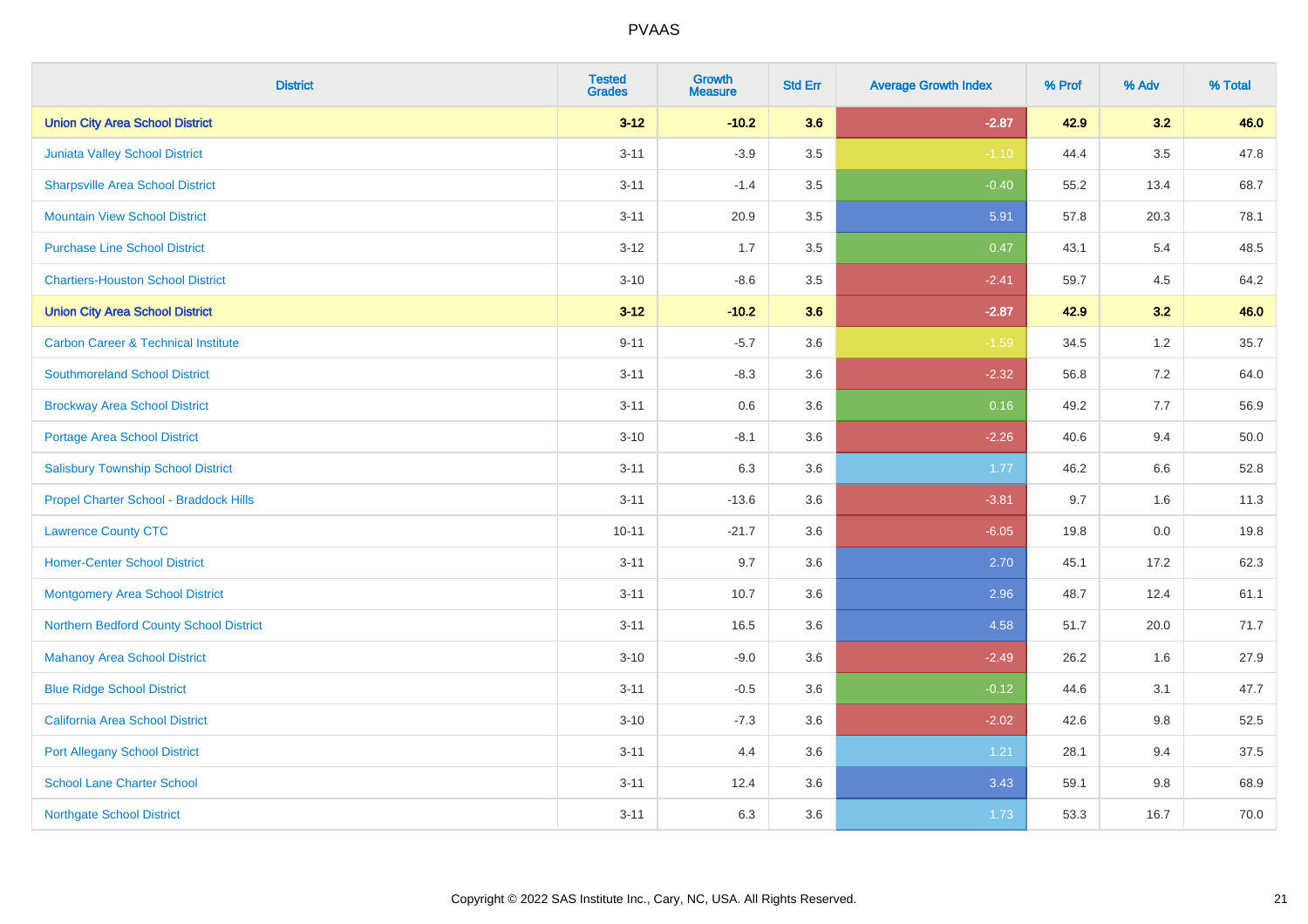| <b>District</b>                                 | <b>Tested</b><br><b>Grades</b> | <b>Growth</b><br><b>Measure</b> | <b>Std Err</b> | <b>Average Growth Index</b> | % Prof | % Adv   | % Total |
|-------------------------------------------------|--------------------------------|---------------------------------|----------------|-----------------------------|--------|---------|---------|
| <b>Union City Area School District</b>          | $3 - 12$                       | $-10.2$                         | 3.6            | $-2.87$                     | 42.9   | 3.2     | 46.0    |
| <b>Westinghouse Arts Academy Charter School</b> | $9 - 10$                       | $-0.7$                          | 3.6            | $-0.19$                     | 59.2   | $8.4\,$ | 67.6    |
| <b>Frazier School District</b>                  | $3 - 11$                       | $-17.2$                         | 3.7            | $-4.70$                     | 37.1   | 1.6     | 38.7    |
| <b>Muncy School District</b>                    | $3 - 11$                       | $-8.1$                          | 3.7            | $-2.21$                     | 42.0   | $3.8\,$ | 45.8    |
| <b>Valley Grove School District</b>             | $3 - 10$                       | $-3.7$                          | 3.7            | $-1.01$                     | 51.2   | 6.1     | 57.3    |
| <b>Sto-Rox School District</b>                  | $3 - 10$                       | 6.6                             | 3.7            | 1.80                        | 13.4   | 0.0     | 13.4    |
| <b>Minersville Area School District</b>         | $3 - 11$                       | $-14.4$                         | 3.7            | $-3.90$                     | 39.3   | 3.3     | 42.6    |
| <b>Clairton City School District</b>            | $3 - 11$                       | 3.5                             | 3.7            | 0.95                        | 13.4   | $0.0\,$ | 13.4    |
| <b>Glendale School District</b>                 | $3 - 10$                       | $-0.9$                          | 3.7            | $-0.24$                     | 50.0   | 5.4     | 55.4    |
| <b>Lakeview School District</b>                 | $3 - 11$                       | $-0.9$                          | 3.7            | $-0.24$                     | 60.3   | $3.2\,$ | 63.5    |
| <b>Innovative Arts Academy Charter School</b>   | $6 - 11$                       | $-9.1$                          | 3.7            | $-2.44$                     | 9.5    | 0.0     | 9.5     |
| <b>Apollo-Ridge School District</b>             | $3 - 12$                       | $-4.7$                          | 3.7            | $-1.24$                     | 50.0   | 10.0    | 60.0    |
| <b>Tussey Mountain School District</b>          | $3 - 12$                       | 1.5                             | 3.7            | 0.40                        | 38.6   | 1.8     | 40.4    |
| <b>Coudersport Area School District</b>         | $3 - 11$                       | $7.7\,$                         | 3.7            | 2.06                        | 55.7   | 8.2     | 63.9    |
| <b>Penns Manor Area School District</b>         | $3-12$                         | $-17.0$                         | 3.7            | $-4.52$                     | 29.7   | 3.1     | 32.8    |
| <b>Riverview School District</b>                | $3 - 11$                       | $-4.6$                          | 3.8            | $-1.20$                     | 57.9   | 15.8    | 73.7    |
| <b>Fort Cherry School District</b>              | $3 - 10$                       | $-5.9$                          | $3.8\,$        | $-1.56$                     | 55.2   | 5.2     | 60.3    |
| Millersburg Area School District                | $3 - 11$                       | 6.2                             | 3.8            | 1.63                        | 51.8   | 7.4     | 59.3    |
| <b>West Middlesex Area School District</b>      | $3 - 10$                       | $-8.4$                          | $3.8\,$        | $-2.21$                     | 34.9   | 2.8     | 37.6    |
| <b>Antietam School District</b>                 | $3 - 10$                       | $-4.3$                          | 3.8            | $-1.13$                     | 36.4   | 5.4     | 41.8    |
| New Kensington-Arnold School District           | $3 - 11$                       | $-0.4$                          | 3.8            | $-0.10$                     | 40.7   | 3.7     | 44.4    |
| <b>Northwest Area School District</b>           | $3 - 10$                       | $-10.0$                         | 3.8            | $-2.59$                     | 34.6   | 7.3     | 41.8    |
| Jeannette City School District                  | $3 - 11$                       | $-4.3$                          | 3.8            | $-1.13$                     | 46.7   | 7.5     | 54.2    |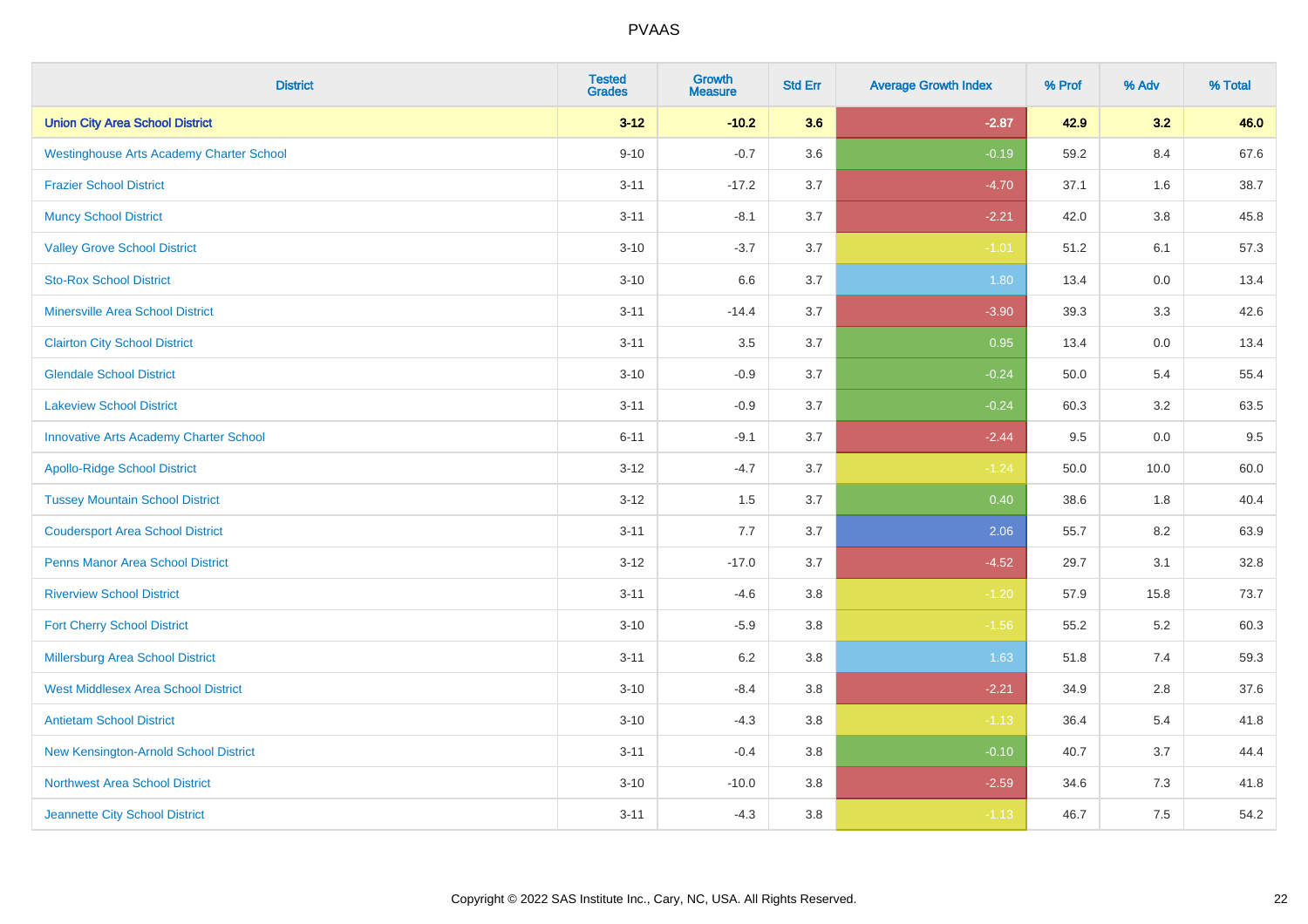| <b>District</b>                                 | <b>Tested</b><br><b>Grades</b> | <b>Growth</b><br><b>Measure</b> | <b>Std Err</b> | <b>Average Growth Index</b> | % Prof | % Adv | % Total |
|-------------------------------------------------|--------------------------------|---------------------------------|----------------|-----------------------------|--------|-------|---------|
| <b>Union City Area School District</b>          | $3 - 12$                       | $-10.2$                         | 3.6            | $-2.87$                     | 42.9   | 3.2   | 46.0    |
| <b>West Branch Area School District</b>         | $3 - 11$                       | 0.2                             | 3.8            | 0.05                        | 47.2   | 1.9   | 49.1    |
| <b>Greenwood School District</b>                | $3 - 11$                       | 15.9                            | 3.9            | 4.11                        | 50.0   | 25.0  | 75.0    |
| <b>Halifax Area School District</b>             | $3 - 11$                       | 4.7                             | 3.9            | 1.22                        | 61.5   | 9.6   | 71.2    |
| Jefferson County-Dubois AVTS                    | $9 - 11$                       | $-16.2$                         | 3.9            | $-4.16$                     | 23.0   | 0.0   | 23.0    |
| Johnsonburg Area School District                | $3 - 11$                       | $-14.1$                         | 3.9            | $-3.62$                     | 54.0   | 4.6   | 58.6    |
| <b>Smethport Area School District</b>           | $3 - 12$                       | 0.6                             | 3.9            | 0.15                        | 37.0   | 1.8   | 38.9    |
| <b>Shenandoah Valley School District</b>        | $3 - 11$                       | 9.7                             | 3.9            | 2.49                        | 28.3   | 5.0   | 33.3    |
| <b>Allegheny Valley School District</b>         | $3 - 11$                       | 8.5                             | 3.9            | 2.17                        | 53.1   | 12.2  | 65.3    |
| <b>Brownsville Area School District</b>         | $3 - 12$                       | $-7.2$                          | 3.9            | $-1.83$                     | 34.4   | 6.1   | 40.5    |
| <b>Propel Charter School-Montour</b>            | $3 - 10$                       | $-10.7$                         | 3.9            | $-2.71$                     | 13.7   | 0.0   | 13.7    |
| Meyersdale Area School District                 | $3 - 11$                       | 4.2                             | 4.0            | 1.07                        | 43.1   | 6.9   | 50.0    |
| <b>Northeast Bradford School District</b>       | $3 - 10$                       | $-3.1$                          | 4.0            | $-0.78$                     | 33.9   | 3.4   | 37.3    |
| <b>Claysburg-Kimmel School District</b>         | $3 - 11$                       | $-5.7$                          | 4.0            | $-1.42$                     | 42.9   | 8.2   | 51.0    |
| <b>Achievement House Charter School</b>         | $7 - 11$                       | $-0.7$                          | 4.0            | $-0.17$                     | 32.5   | 2.6   | 35.1    |
| Leechburg Area School District                  | $3 - 11$                       | 4.4                             | 4.0            | 1.09                        | 47.8   | 19.6  | 67.4    |
| <b>Ridgway Area School District</b>             | $3 - 11$                       | $-14.5$                         | 4.1            | $-3.56$                     | 49.0   | 9.8   | 58.8    |
| <b>Tri-Valley School District</b>               | $3 - 10$                       | $-6.4$                          | 4.1            | $-1.57$                     | 37.0   | 4.4   | 41.3    |
| <b>Conemaugh Valley School District</b>         | $3 - 12$                       | $-3.2$                          | 4.1            | $-0.78$                     | 48.2   | 5.6   | 53.7    |
| <b>Clarion Area School District</b>             | $3 - 11$                       | 10.3                            | 4.1            | 2.51                        | 45.4   | 14.6  | 60.0    |
| <b>Williamsburg Community School District</b>   | $3 - 11$                       | $-14.3$                         | 4.1            | $-3.48$                     | 28.3   | 0.0   | 28.3    |
| <b>Propel Charter School-Homestead</b>          | $3 - 11$                       | $-11.7$                         | 4.1            | $-2.84$                     | 15.9   | 0.0   | 15.9    |
| Capital Area School for the Arts Charter School | $9 - 11$                       | 5.8                             | 4.1            | 1.39                        | 59.3   | 18.6  | 78.0    |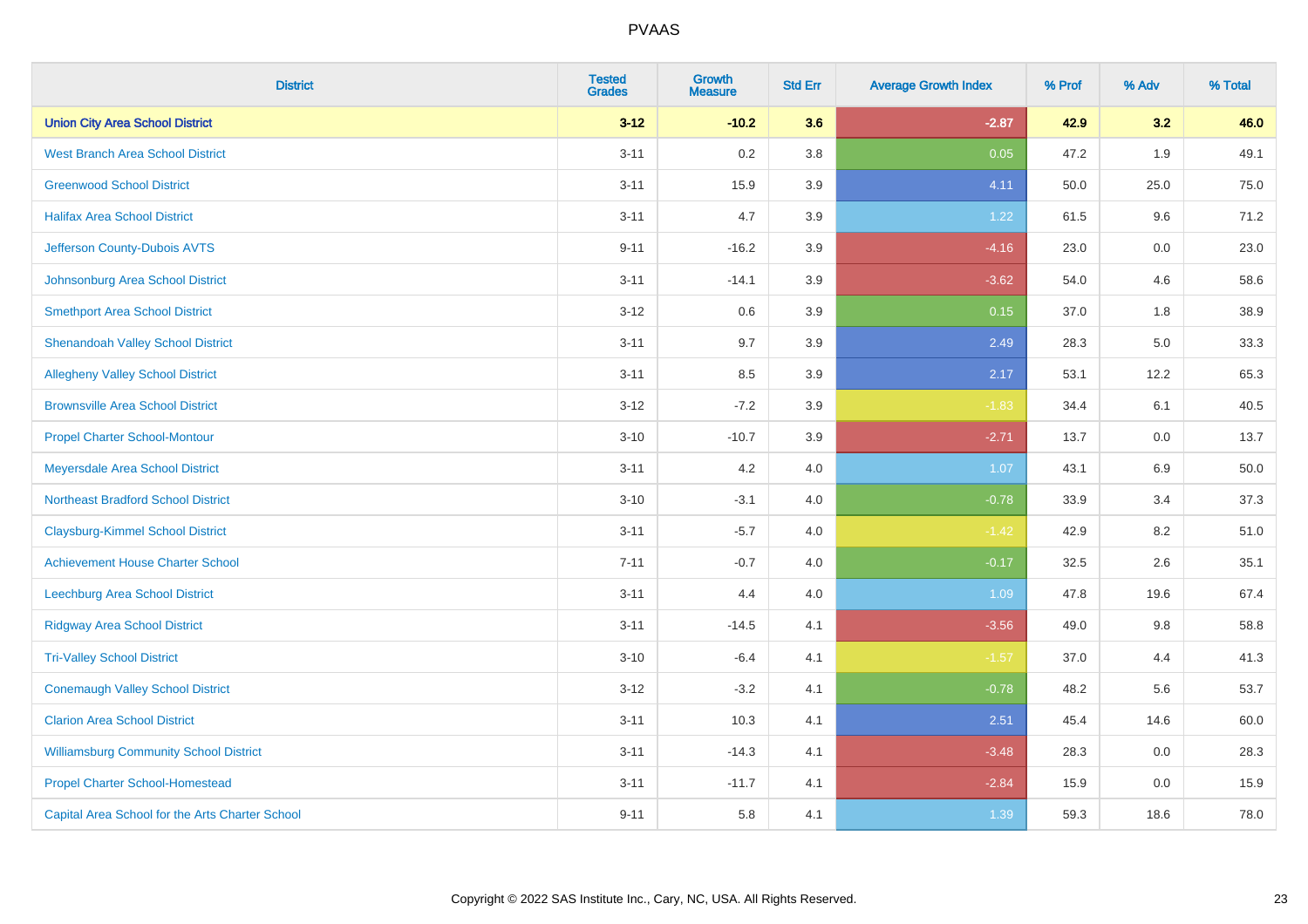| <b>District</b>                                        | <b>Tested</b><br><b>Grades</b> | <b>Growth</b><br><b>Measure</b> | <b>Std Err</b> | <b>Average Growth Index</b> | % Prof | % Adv   | % Total |
|--------------------------------------------------------|--------------------------------|---------------------------------|----------------|-----------------------------|--------|---------|---------|
| <b>Union City Area School District</b>                 | $3 - 12$                       | $-10.2$                         | 3.6            | $-2.87$                     | 42.9   | 3.2     | 46.0    |
| <b>Curwensville Area School District</b>               | $3 - 11$                       | $-27.9$                         | 4.1            | $-6.72$                     | 42.5   | 4.1     | 46.6    |
| <b>Clarion-Limestone Area School District</b>          | $3 - 12$                       | $-2.5$                          | 4.1            | $-0.60$                     | 56.8   | 6.8     | 63.6    |
| <b>Chester Charter Scholars Academy Charter School</b> | $3 - 12$                       | 8.4                             | 4.1            | 2.03                        | 23.4   | 0.0     | 23.4    |
| <b>Western Beaver County School District</b>           | $3 - 11$                       | $-7.8$                          | 4.2            | $-1.87$                     | 56.5   | 6.5     | 63.0    |
| Pennsylvania Distance Learning Charter School          | $3 - 12$                       | 9.3                             | 4.2            | 2.22                        | 42.2   | 3.1     | 45.3    |
| <b>Berlin Brothersvalley School District</b>           | $3 - 11$                       | 4.0                             | 4.2            | 0.96                        | 48.8   | 14.0    | 62.8    |
| Jefferson-Morgan School District                       | $3 - 10$                       | $-9.9$                          | 4.2            | $-2.35$                     | 43.8   | 4.2     | 47.9    |
| <b>Aliquippa School District</b>                       | $3 - 11$                       | $-9.0$                          | 4.2            | $-2.14$                     | 11.0   | 0.0     | 11.0    |
| <b>Union School District</b>                           | $3 - 12$                       | 2.3                             | 4.2            | 0.54                        | 32.6   | 7.0     | 39.5    |
| <b>Susquehanna Community School District</b>           | $3 - 11$                       | $-2.8$                          | 4.2            | $-0.66$                     | 49.4   | 6.9     | 56.3    |
| <b>Otto-Eldred School District</b>                     | $3 - 11$                       | $-0.7$                          | 4.2            | $-0.15$                     | 56.2   | $6.2\,$ | 62.5    |
| <b>Jamestown Area School District</b>                  | $3 - 11$                       | 13.5                            | 4.2            | 3.19                        | 64.4   | 13.3    | 77.8    |
| <b>Union Area School District</b>                      | $3 - 11$                       | 1.9                             | 4.3            | 0.44                        | 61.5   | 0.0     | 61.5    |
| <b>Farrell Area School District</b>                    | $3 - 11$                       | $-10.4$                         | 4.3            | $-2.41$                     | 19.0   | 0.0     | 19.0    |
| <b>Ferndale Area School District</b>                   | $3 - 10$                       | $-5.8$                          | 4.3            | $-1.33$                     | 40.0   | $0.0\,$ | 40.0    |
| <b>West Side CTC</b>                                   | $9 - 10$                       | $-37.4$                         | 4.3            | $-8.64$                     | 8.8    | 0.0     | $8.8\,$ |
| <b>North Clarion County School District</b>            | $3 - 12$                       | 3.7                             | 4.3            | 0.85                        | 67.5   | 15.0    | 82.5    |
| <b>Blacklick Valley School District</b>                | $3 - 11$                       | 8.0                             | 4.3            | 1.85                        | 34.1   | 0.0     | 34.1    |
| <b>West Greene School District</b>                     | $3 - 11$                       | $-4.5$                          | 4.3            | $-1.04$                     | 36.6   | 7.3     | 43.9    |
| Morrisville Borough School District                    | $3 - 11$                       | 4.8                             | 4.3            | 1.10                        | 30.2   | 2.3     | 32.6    |
| <b>Jenkintown School District</b>                      | $3 - 11$                       | 12.5                            | 4.4            | 2.84                        | 54.6   | 29.6    | 84.1    |
| <b>Sullivan County School District</b>                 | $3 - 10$                       | $-4.0$                          | 4.4            | $-0.90$                     | 66.7   | 2.6     | 69.2    |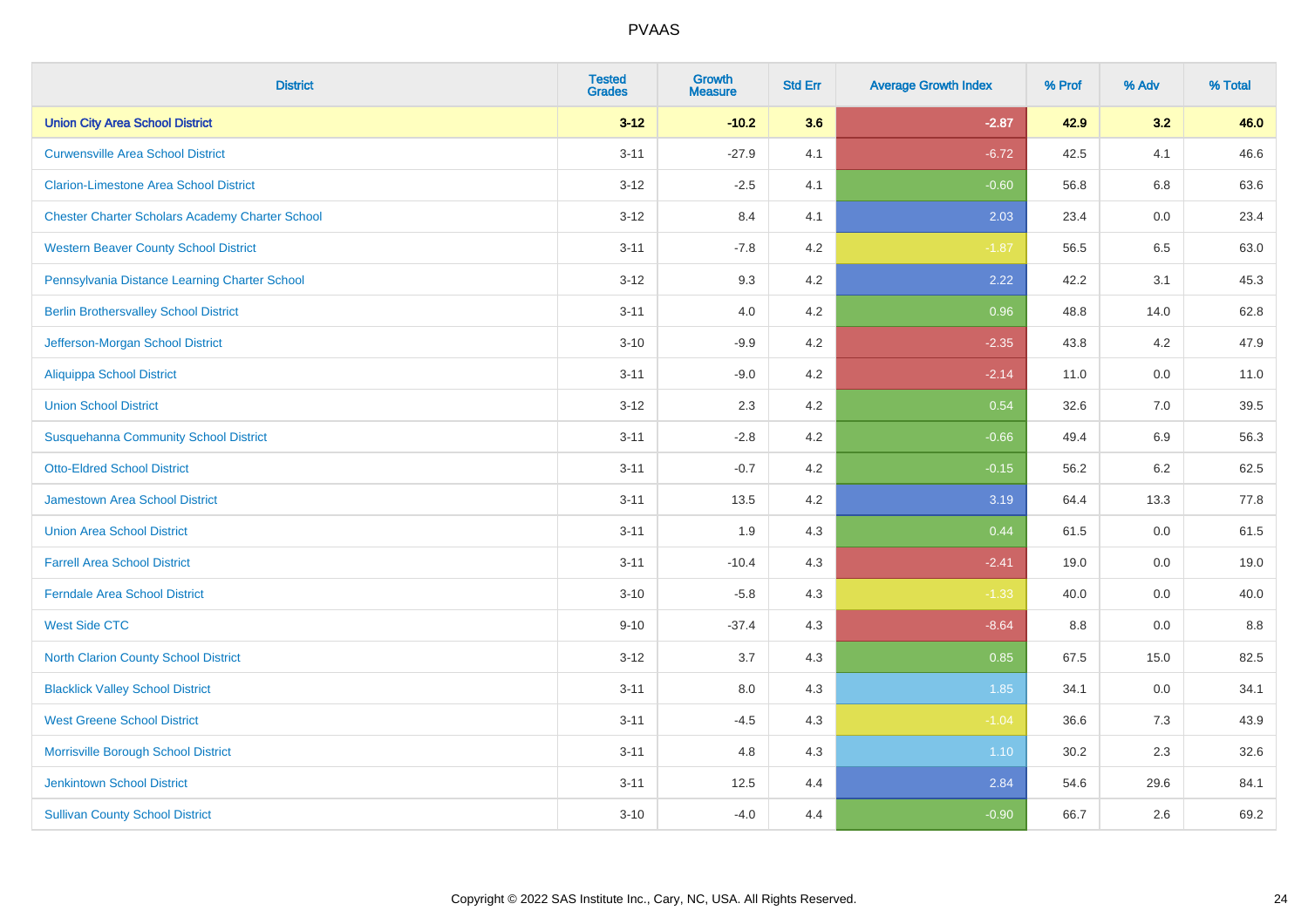| <b>District</b>                                 | <b>Tested</b><br><b>Grades</b> | <b>Growth</b><br><b>Measure</b> | <b>Std Err</b> | <b>Average Growth Index</b> | % Prof | % Adv   | % Total |
|-------------------------------------------------|--------------------------------|---------------------------------|----------------|-----------------------------|--------|---------|---------|
| <b>Union City Area School District</b>          | $3 - 12$                       | $-10.2$                         | 3.6            | $-2.87$                     | 42.9   | 3.2     | 46.0    |
| <b>Southern Fulton School District</b>          | $3 - 11$                       | $-23.7$                         | 4.4            | $-5.37$                     | 34.2   | 10.5    | 44.7    |
| <b>Benton Area School District</b>              | $3 - 10$                       | $-9.7$                          | 4.5            | $-2.18$                     | 43.2   | 5.4     | 48.6    |
| <b>Sugar Valley Rural Charter School</b>        | $3 - 11$                       | $-11.0$                         | 4.5            | $-2.46$                     | 14.9   | $0.0\,$ | 14.9    |
| <b>Monessen City School District</b>            | $3 - 10$                       | 8.3                             | 4.5            | 1.85                        | 42.9   | 2.9     | 45.7    |
| Mastery Charter School - Gratz Campus           | $7 - 10$                       | $-23.9$                         | 4.5            | $-5.29$                     | 2.9    | 0.0     | 2.9     |
| <b>Rochester Area School District</b>           | $3 - 11$                       | $-13.2$                         | 4.6            | $-2.89$                     | 19.5   | 1.3     | 20.8    |
| <b>Northern Potter School District</b>          | $3 - 12$                       | $-13.1$                         | 4.6            | $-2.84$                     | 37.5   | 0.0     | 37.5    |
| <b>Hanover Area School District</b>             | $3 - 11$                       | 2.2                             | 4.6            | 0.48                        | 42.9   | 5.7     | 48.6    |
| <b>Shade-Central City School District</b>       | $3 - 11$                       | $-5.9$                          | 4.6            | $-1.28$                     | 27.8   | 0.0     | 27.8    |
| <b>Southeastern Greene School District</b>      | $3 - 10$                       | 3.3                             | 4.6            | 0.72                        | 57.6   | 6.1     | 63.6    |
| <b>Avella Area School District</b>              | $3 - 12$                       | $-0.3$                          | 4.7            | $-0.05$                     | 49.3   | 14.5    | 63.8    |
| <b>Millville Area School District</b>           | $3 - 12$                       | $-0.9$                          | 4.7            | $-0.18$                     | 51.4   | 5.4     | 56.8    |
| La Academia Partnership Charter School          | $6 - 11$                       | $-11.0$                         | 4.7            | $-2.34$                     | 6.8    | $0.0\,$ | 6.8     |
| <b>Reach Cyber Charter School</b>               | $3 - 11$                       | 8.1                             | 4.7            | 1.72                        | 42.4   | 4.6     | 47.0    |
| <b>Allegheny-Clarion Valley School District</b> | $3 - 10$                       | 7.8                             | 4.7            | 1.65                        | 53.3   | 3.3     | 56.7    |
| <b>Shamokin Area School District</b>            | $3 - 11$                       | $-7.7$                          | 4.8            | $-1.60$                     | 38.1   | 3.2     | 41.3    |
| <b>Roberto Clemente Charter School</b>          | $3 - 12$                       | 2.2                             | 4.9            | 0.45                        | 27.5   | 5.0     | 32.5    |
| Dr Robert Ketterer Charter School Inc           | $6 - 12$                       | 10.1                            | 5.0            | 2.04                        | 14.9   | 0.4     | 15.3    |
| <b>Cornell School District</b>                  | $3 - 11$                       | $-1.6$                          | 5.0            | $-0.32$                     | 33.8   | 1.5     | 35.4    |
| <b>York Academy Regional Charter School</b>     | $3 - 11$                       | 9.0                             | 5.0            | 1.79                        | 55.2   | 0.0     | 55.2    |
| <b>Oswayo Valley School District</b>            | $3 - 12$                       | 8.5                             | $5.0\,$        | 1.68                        | 50.0   | 16.7    | 66.7    |
| <b>Forbes Road School District</b>              | $3 - 11$                       | 2.8                             | 5.1            | 0.56                        | 41.4   | 10.3    | 51.7    |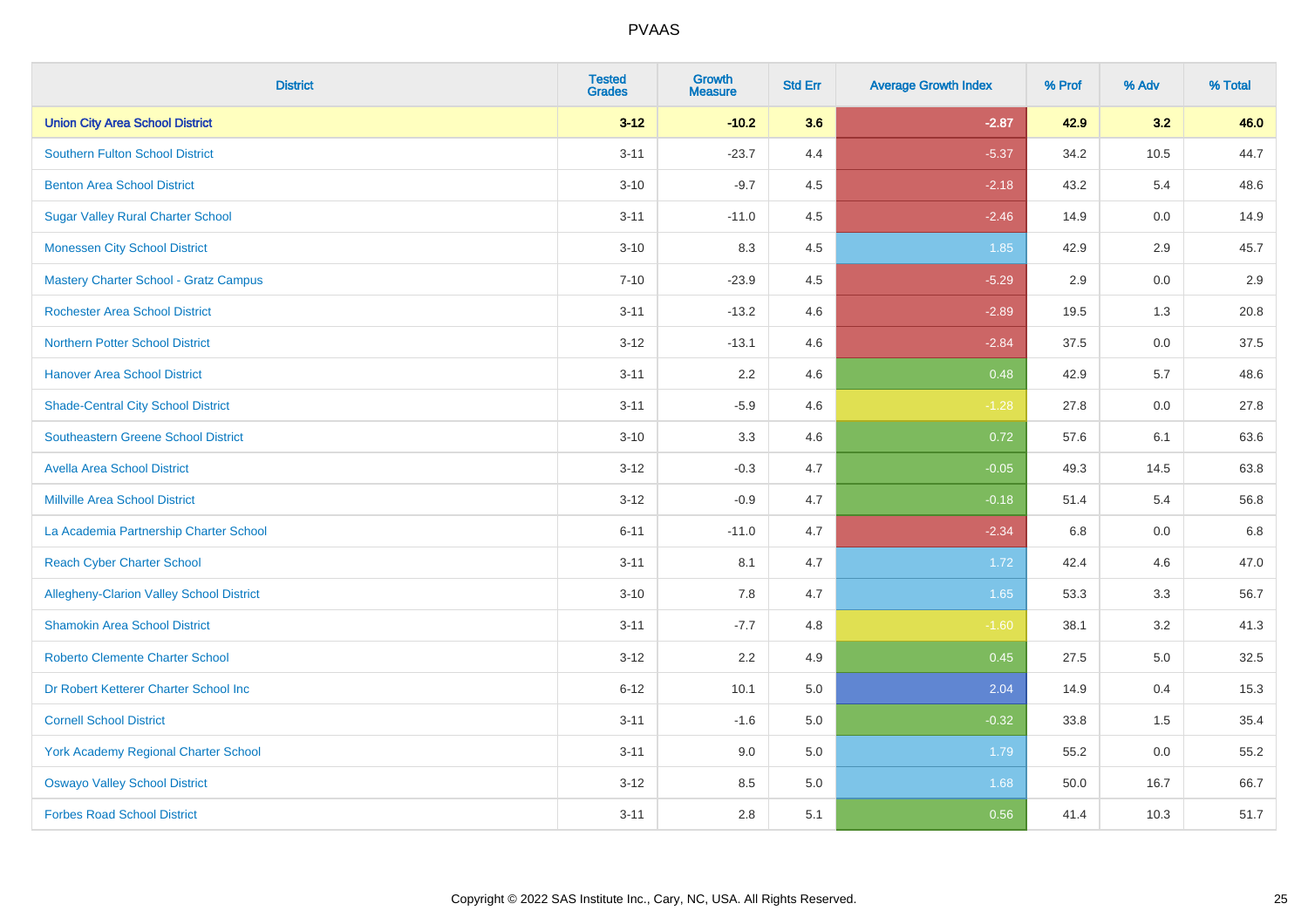| <b>District</b>                                         | <b>Tested</b><br><b>Grades</b> | <b>Growth</b><br><b>Measure</b> | <b>Std Err</b> | <b>Average Growth Index</b> | % Prof | % Adv   | % Total |
|---------------------------------------------------------|--------------------------------|---------------------------------|----------------|-----------------------------|--------|---------|---------|
| <b>Union City Area School District</b>                  | $3 - 12$                       | $-10.2$                         | 3.6            | $-2.87$                     | 42.9   | 3.2     | 46.0    |
| <b>Tidioute Community Charter School</b>                | $3 - 11$                       | 5.7                             | 5.1            | 1.11                        | 34.4   | 21.9    | 56.2    |
| <b>Fannett-Metal School District</b>                    | $3 - 11$                       | $-3.4$                          | 5.1            | $-0.67$                     | 38.7   | 8.1     | 46.8    |
| The New Academy Charter School                          | $8 - 11$                       | $-10.4$                         | 5.2            | $-2.00$                     | 0.0    | $0.0\,$ | $0.0\,$ |
| <b>Galeton Area School District</b>                     | $3 - 11$                       | 2.2                             | 5.3            | 0.42                        | 41.3   | 4.4     | 45.6    |
| <b>Forest Area School District</b>                      | $3 - 11$                       | $-4.4$                          | 5.4            | $-0.81$                     | 36.2   | 2.1     | 38.3    |
| People For People Charter School                        | $3 - 12$                       | 13.3                            | 5.5            | 2.43                        | 13.5   | 0.0     | 13.5    |
| <b>Commodore Perry School District</b>                  | $3 - 11$                       | 3.2                             | 5.5            | 0.58                        | 58.3   | 0.0     | 58.3    |
| <b>Turkeyfoot Valley Area School District</b>           | $3 - 12$                       | $-4.3$                          | 5.6            | $-0.76$                     | 22.0   | 5.1     | 27.1    |
| <b>Pittston Area School District</b>                    | $3 - 11$                       | $-10.1$                         | 5.6            | $-1.80$                     | 38.1   | 9.5     | 47.6    |
| Lehigh Career & Technical Institute                     | $10 - 12$                      | 5.6                             | 5.6            | 0.99                        | 78.3   | 0.0     | 78.3    |
| <b>Gillingham Charter School</b>                        | $3 - 11$                       | $-4.4$                          | 5.6            | $-0.77$                     | 20.8   | 8.3     | 29.2    |
| Mastery Charter School - Pickett Campus                 | $6 - 10$                       | 5.6                             | 5.7            | 1.00                        | 27.8   | 0.0     | 27.8    |
| Insight PA Cyber Charter School                         | $3 - 11$                       | 0.7                             | 5.7            | 0.12                        | 50.0   | 4.8     | 54.8    |
| Mastery Charter High School-Lenfest Campus              | $7 - 11$                       | 2.5                             | 5.7            | 0.43                        | 40.0   | 0.0     | 40.0    |
| Imhotep Institute Charter High School                   | $9 - 11$                       | $-5.3$                          | 5.8            | $-0.92$                     | 25.0   | 0.0     | 25.0    |
| Salisbury-Elk Lick School District                      | $3 - 11$                       | $-13.5$                         | 5.9            | $-2.30$                     | 27.8   | 0.0     | 27.8    |
| <b>Shanksville-Stonycreek School District</b>           | $3 - 10$                       | 7.0                             | 5.9            | 1.20                        | 64.7   | 17.6    | 82.4    |
| <b>Keystone Education Center Charter School</b>         | $3 - 12$                       | $-12.9$                         | 5.9            | $-2.19$                     | 28.0   | 0.0     | 28.0    |
| Hope For Hyndman Charter School                         | $3 - 11$                       | $-2.0$                          | 6.1            | $-0.32$                     | 33.3   | 0.0     | 33.3    |
| Esperanza Cyber Charter School                          | $3 - 11$                       | 7.1                             | 6.1            | 1.16                        | 9.1    | 0.0     | 9.1     |
| Center For Student Learning Charter School At Pennsbury | $6 - 12$                       | $-2.9$                          | 6.1            | $-0.47$                     | 42.9   | 0.0     | 42.9    |
| <b>Mastery Charter School - Thomas Campus</b>           | $3 - 10$                       | 2.1                             | 6.2            | 0.33                        | 28.6   | 0.0     | 28.6    |